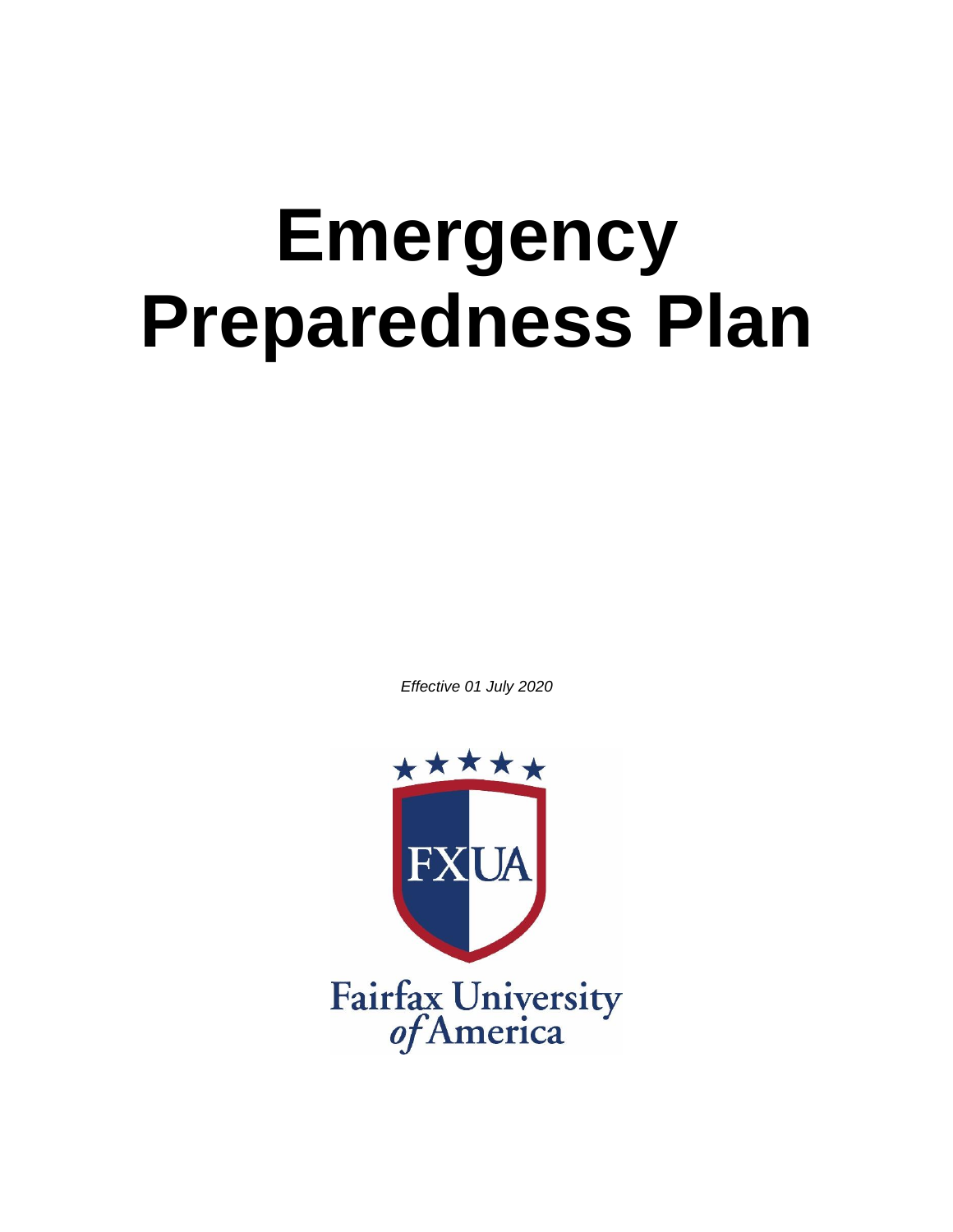# <span id="page-1-0"></span>**Table of Contents**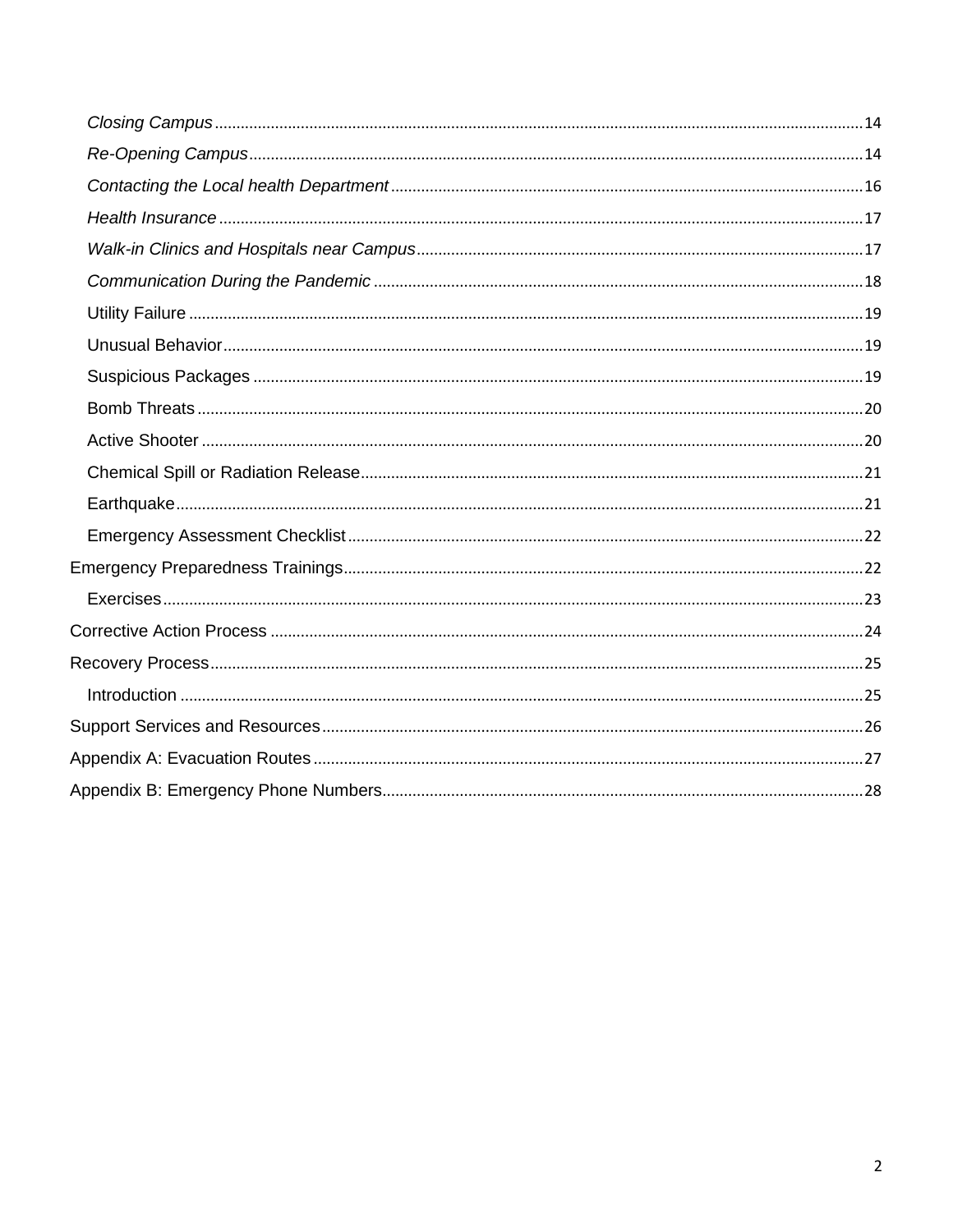# <span id="page-3-0"></span>**Emergency Planning Policy**

Fairfax University of America (FXUA) organizes, coordinates, and directs available resources toward an effective response to, and recovery from emergencies. The effectiveness of this effort is dependent on the development of a comprehensive central plan. This policy includes a chain of command establishing the authority and responsibilities of campus officials and staff members, and requires that colleges, units and individual departments designate emergency coordinators with the authority to make modifications in emergency procedures and to commit resources for emergency preparedness and recovery, as necessary.

# <span id="page-3-1"></span>**Reason for Policy**

The safety of the FXUA community, students, faculty staff and visitors is the goal of the Campus Emergency Preparedness Plan. This plan should be used as a tool to understand how the university will respond in the event of an emergency and what you can do to protect yourself and others from potential harm.

# <span id="page-3-2"></span>**Entities Affected by This Policy**

All members of the university community.

# <span id="page-3-3"></span>**Emergency Levels**

An emergency at FXUA is designated as a level 1, level 2, or level 3 situation:

- **Level 1:** A localized or contained incident that is quickly resolved with internal resources or limited help.
- **Level 2:** A major emergency that impacts portions of the campus, and that may affect mission-critical functions or life safety.
- **Level 3:** An emergency that involves the entire campus and surrounding community.

The response actions of emergency personnel are guided by FXUA's desire to protect the following, in priority order:

| <b>Top Priority:</b>      | People                                                                                     |
|---------------------------|--------------------------------------------------------------------------------------------|
|                           | <b>Secondary Priority:</b> Intellectual property (includes any research animals or plants) |
| <b>Tertiary Priority:</b> | Facilities, equipment and other property.                                                  |

#### <span id="page-3-4"></span>**Introduction**

Emergencies can occur at any time, without warning. Careful planning, with an emphasis on safety, can help members of the FXUA community handle crises and emergencies with appropriate responses, and may save lives. Every member of the FXUA community shares responsibility for emergency preparedness. College/Administrative Unit leaders are responsible for ensuring that their departments have emergency plans in place and that all employees are familiar with and have practiced their emergency plans. College/Unit leaders are also responsible for assigning emergency planning and response duties to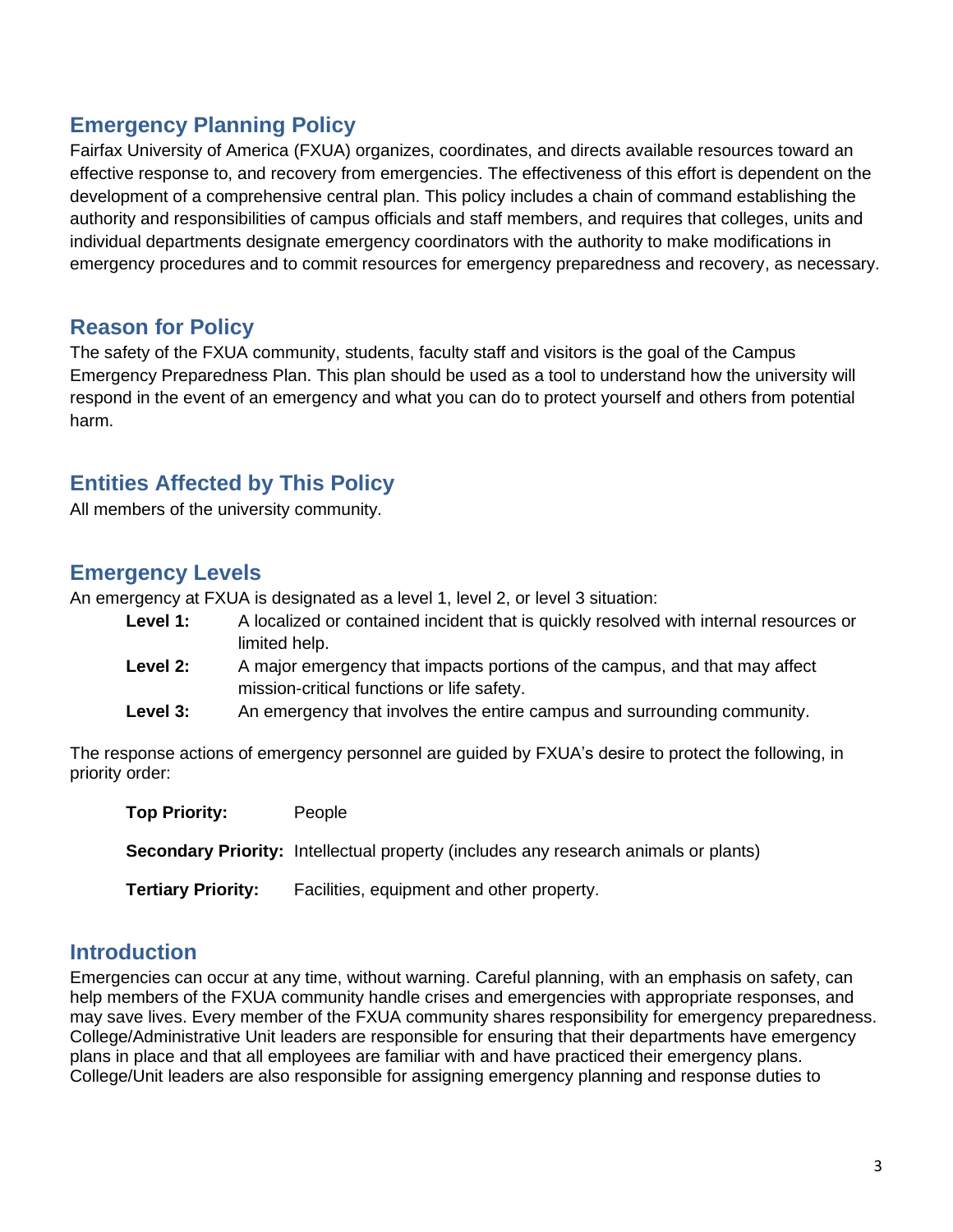appropriate staff members and ensuring that these employees know what the expectations and responsibilities are for these roles.

The FXUA Emergency Preparedness Plan establishes an emergency leadership structure, defines responsibilities and roles, and is written in accordance with The Emergency Preparedness Planning Policy of our institution. This plan has been developed to ensure university preparedness in response, business continuity, and recovery for the entire campus.

The primary goals of the FXUA Emergency Preparedness Plan are:

- To protect lives, intellectual property and facilities.
- To prevent or minimize the impact of emergencies and to maximize the effectiveness of the campus community in responding to inevitable occurrences.
- To provide for the continuity of campus operations in pursuit of the FXUA Mission Statement.

# <span id="page-4-0"></span>**University Response**

As the first responsible university official on the scene, the FXUA incident commander (or designee) is empowered to take all reasonable measures deemed necessary to preserve health & safety including:

- Deploy appropriate resources to the scene
- Call in other agencies as needed
- Apply immediate remedies as necessary
- Communicate with stakeholders on the scene or potentially at risk
- Notify the Office of the President and/or the Facility and Property Management Head
- Notify key campus officials including senior executives as appropriate

# <span id="page-4-1"></span>**Emergency Planning**

Emergency planning at the university is a coordinated effort among many different units within the university. The primary department responsible for the implementation of this plan is the Building and Property Management unit at FXUA. This office will provide central coordination of emergency planning/management activities for the university.

Prior to an emergency this office oversees the process for creating and maintaining the institutional emergency preparedness plan and ensures that appropriate emergency and incident training is provided to senior leadership. When necessary, the plan is reviewed, and recommend changes regarding new or revised emergency management policies and procedures. During an emergency, this office provides staff and coordination support to the Incident Commander and the Emergency Operations Center as needed.

# <span id="page-4-2"></span>**FXUA Emergency Management Committee**

The purpose of the FXUA Emergency Management Committee is to:

- Provide coordination for the promotion of activities, services and resources that reduce or eliminate risk to people and property from incidents or events and their effect,
- Adequately lead the university in its preparedness efforts by providing guidance and support to the campus emergency planning and training efforts
- Conduct after-incident debriefings for the purpose of reviewing what went well, and identifying gaps that must be addressed to assure adequate university preparedness.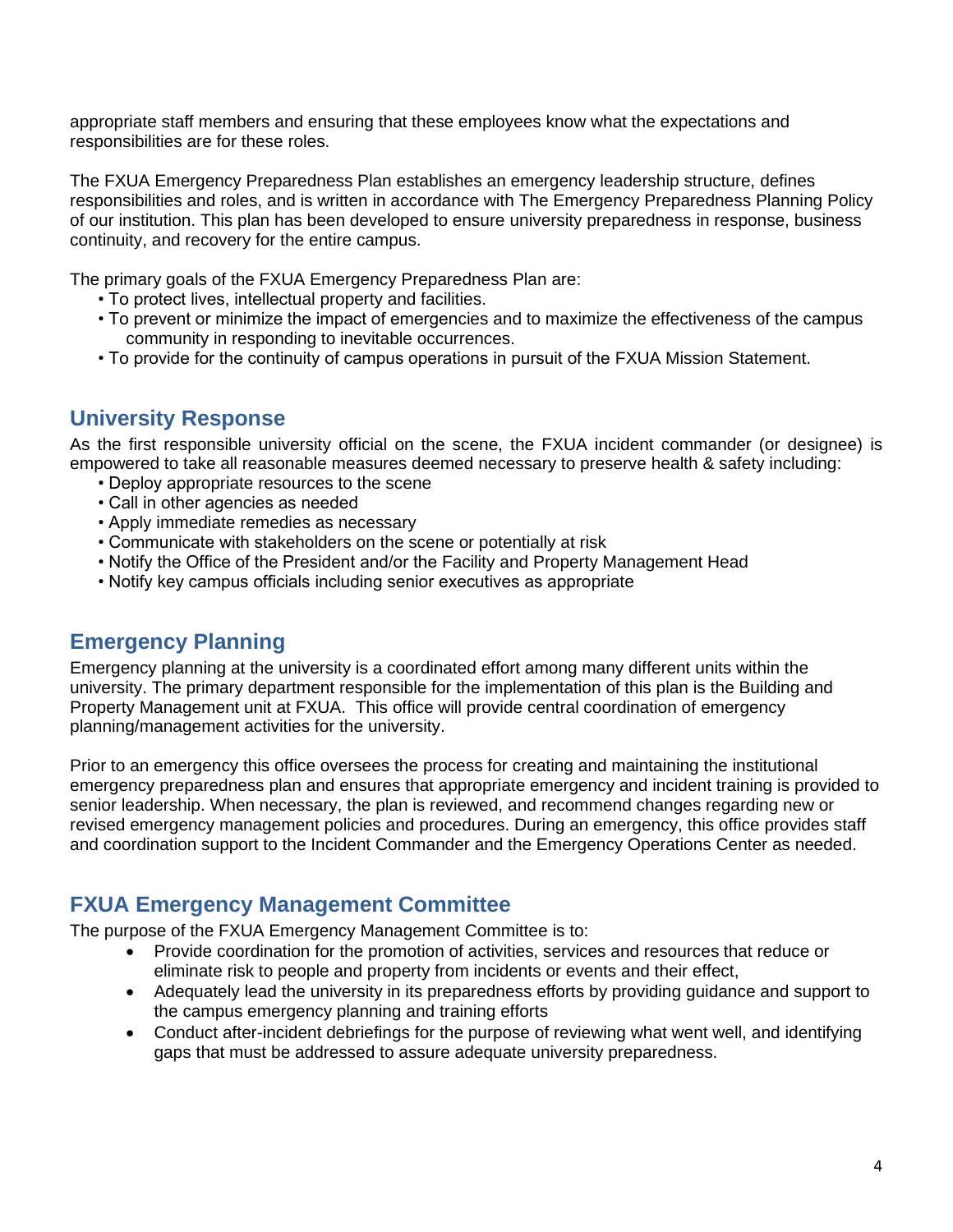The members of Emergency Management Committee represent key essential units that may provide a service during an emergency. These groups are critical in running segments of the campus during normal operation. This committee will meet to review the reliability of these functions during emergencies, and their ability to continue providing services to ensure business continuity and recovery to key areas on campus as soon as possible. This committee may suggest to the university that sub-committees be formed to develop strategies for emergency planning, such as H1N1, Emergency Mass Notification, and may appoint designees and resources for essential units to meet the needs of the university for preparedness and emergencies.

# <span id="page-5-0"></span>**Designated Campus Essential Services Units**

There are 6 campus units that may be required to provide essential services and aid to the campus during an emergency.

- Office of the President
- Student Experience
- Academic Affairs
- The Office of Institutional effectiveness
- Information Technology
- Facility and Property Management
- Human Resources

These essential services include general emergency coordination and response like the following: serving as on-site decision makers during an emergency, providing resources and updates to the campus community, maintaining lines of communication as long as possible, securing or maintaining campus resources during times of crises, seeking outside resources or aid, allocating necessary resources in the event of an emergency.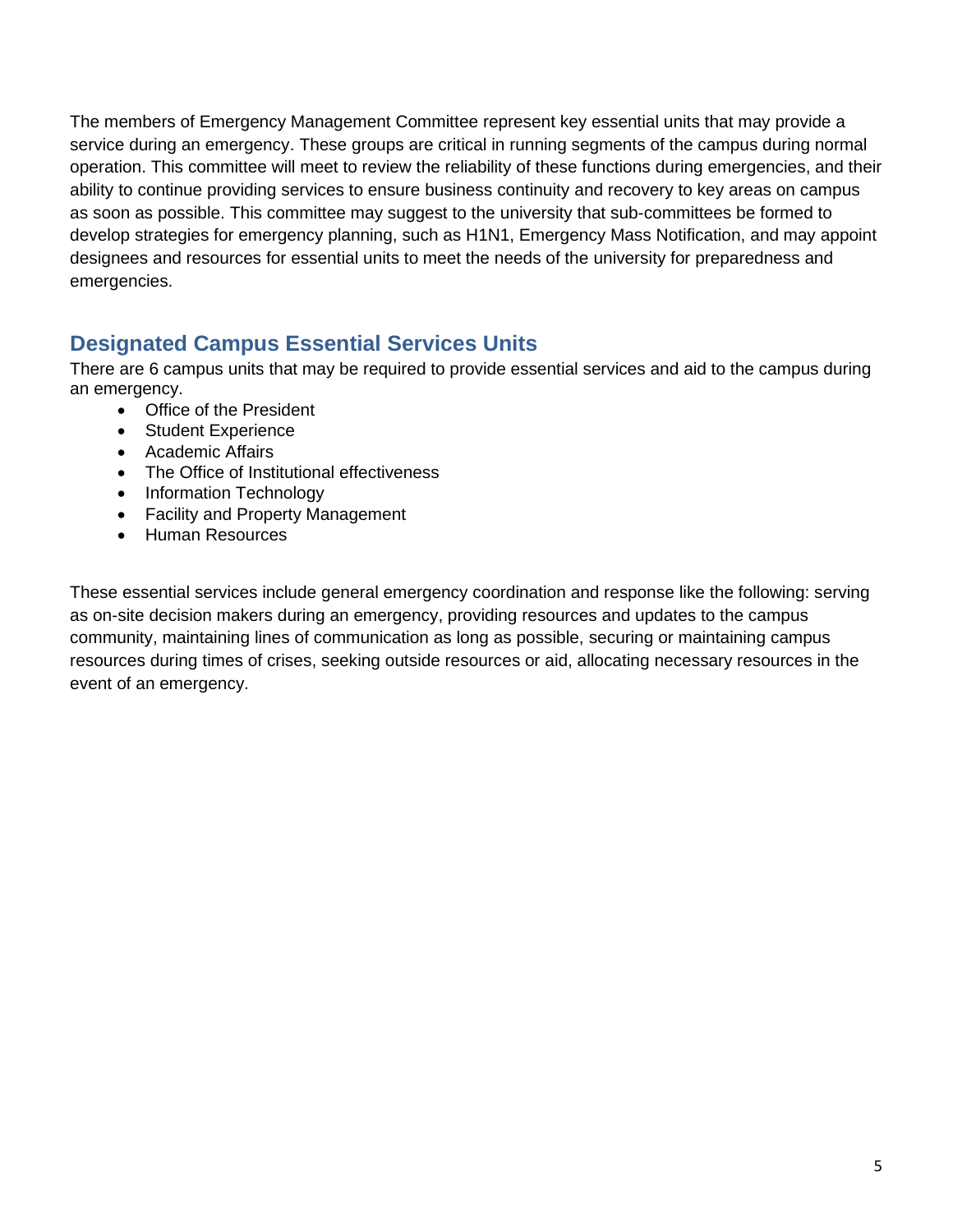# <span id="page-6-0"></span>**FXUA Incident Command System**

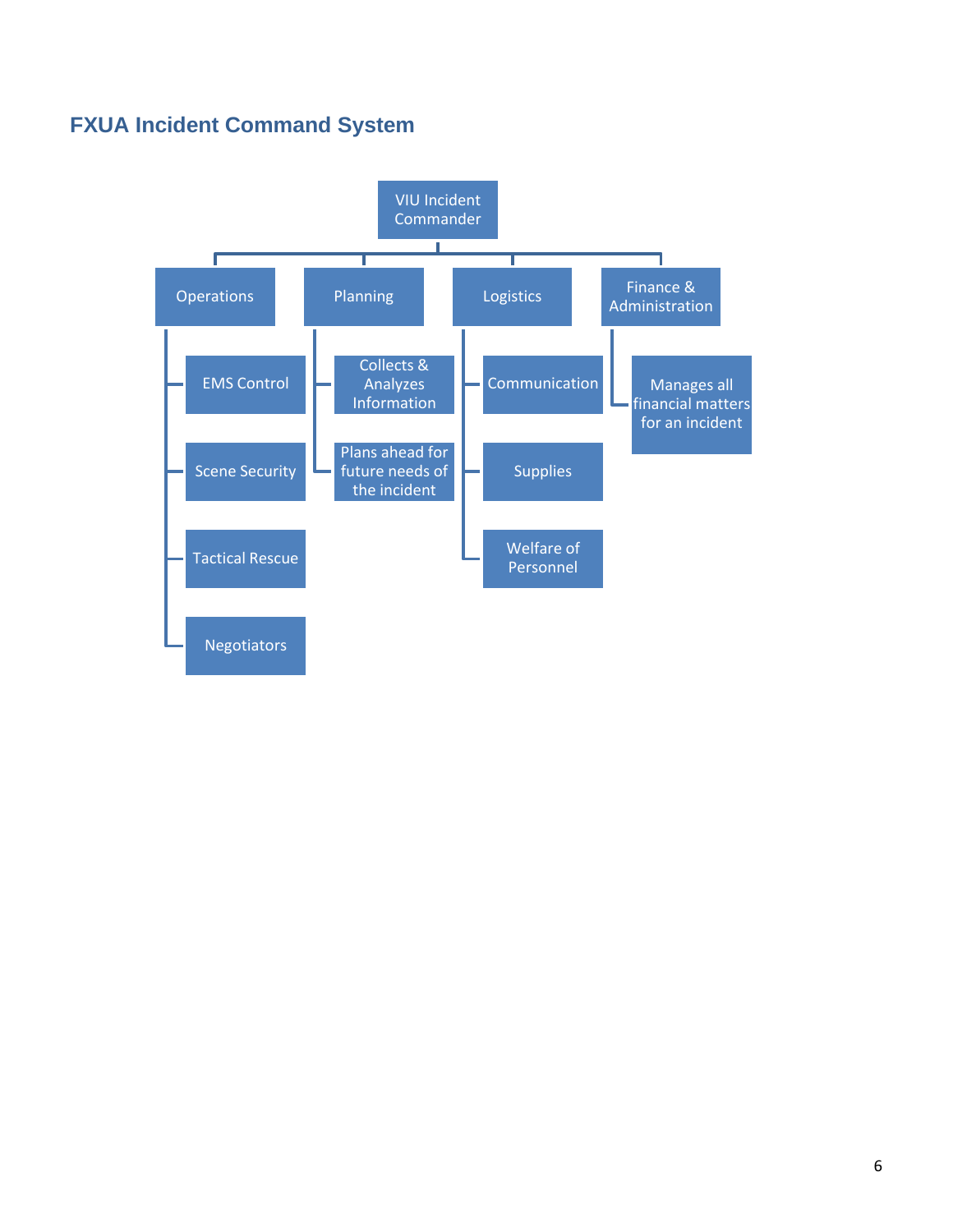# <span id="page-7-0"></span>**Applying the ICS**



## University Assignments

- Student & Staff Accountability
- Diagrams, Floor Plans & Maps
- Personal & Medical Records
- Hospital Liaison
- Intelligence Gathering
- Information manager
- Counseling Services
- Internet/Telecom. Management & Tech. Support
- Legal Counsel
- Student Affairs Representative
- Library Representative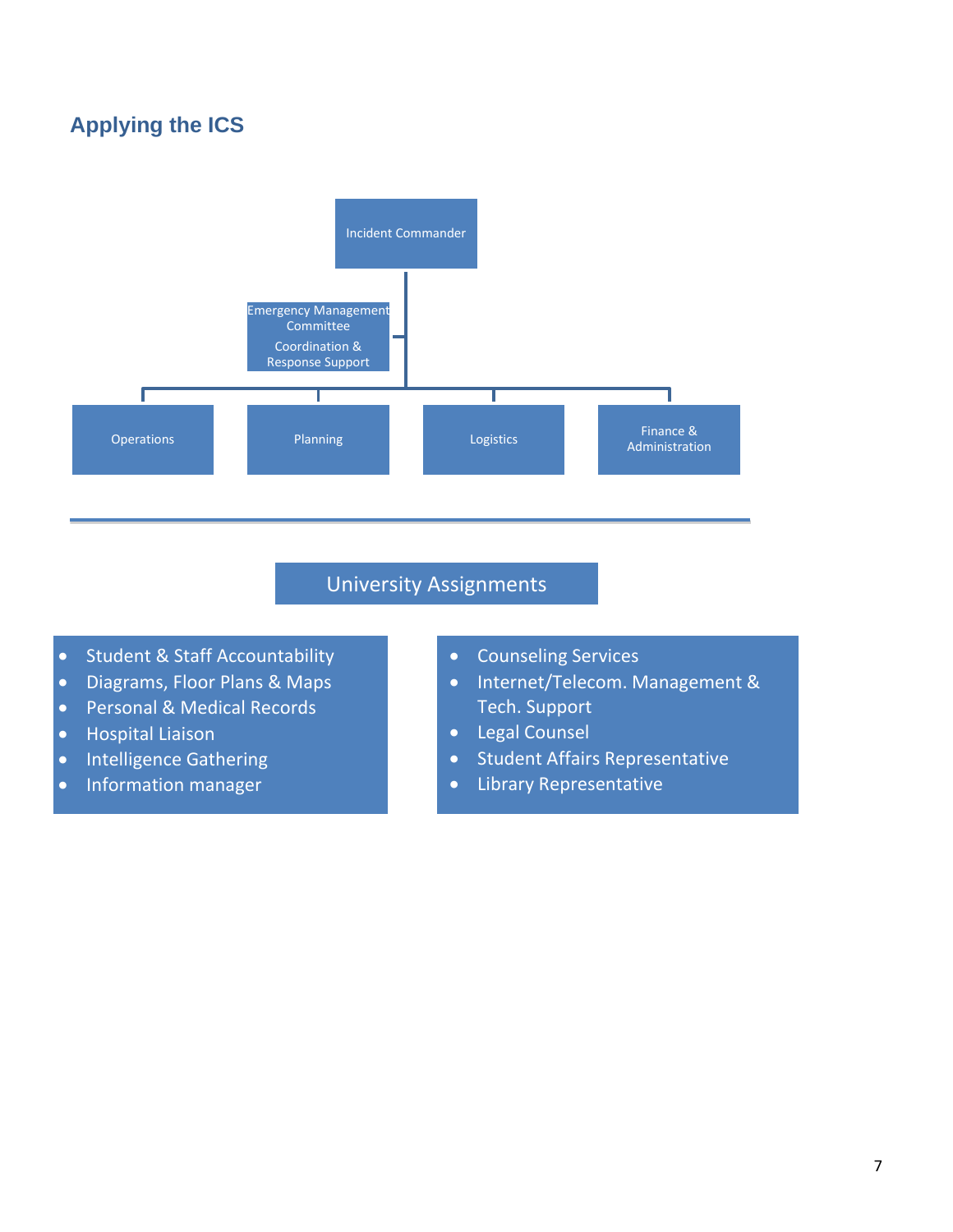#### <span id="page-8-0"></span>**Emergency Preparedness**

Having a well-organized Emergency Preparedness Team will positively impact FXUA's ability to successfully respond promptly and properly when an emergency occurs. This team's main purpose is to lead the university through the incident, focusing on the key tasks within the unit that must be accomplished. Individuals that should be part of this team are key university leaders, the emergency coordinator, and administrative directors with functional expertise in areas such as IT, Human Resources, & Property Management. Activities for this group may be:

- **Business continuity:** disseminating emergency instructions, assisting evacuations and security, and dealing with immediate issues raised by response units.
- **Recovery:** preparing documentation on the effects of the emergency, coordinating facility and program restoration according to priorities identified by the Incident Commander.

During the annual plan review process, each individual should review their critical functions, and the employees assigned supporting roles. FXUA will need to verify those staff identified as performing roles in critical functions that must continue even in the event that the University suspends operations (e.g. inclement weather). These staff must be reported as essential personnel and supervisors must notify these employees of the expectations and responsibilities during an emergency event.

The first step in building preparedness is to assemble appropriate human and physical resources to do the job. Emergency preparedness involves a series of actions, each of which contributes to a unit's ability to respond promptly and properly when an emergency occurs. Many of the actions that need to be taken must conform to the specific needs of the unit. Your unique unit emergency plan needs to consider a variety of factors including:

- the number of faculty, staff and students involved;
- their physical distribution and location;
- the nature of the unit's teaching, research and extension activities;
- the unit's critical functions and processes;
- personnel required to perform mission critical functions even when the University suspends operations;
- available routes for evacuation; and
- Site-specific circumstances.
- Activities to be accomplished in advance include:
- Appointment of emergency coordinators and unit contacts
- Creation of an Emergency Plan
- Creation of a unit emergency hotline
- Development of evacuation plans (including the evacuation of persons with disabilities) and safe shutdown and start up procedures for unit specific teaching and research.

#### <span id="page-8-1"></span>**Business Continuity**

Business continuity is the second phase of an emergency incident, and often begins while the initial emergency response actions are still being completed. During business continuity, the FXUA Emergency Preparedness Team assesses facility damages, program disruptions and other issues that may be disrupted due to the emergency. As the assessment emerges, senior leaders, with advice provided by the Incident Commander, members of the Emergency Management Committee may make decisions about the continuance of mission critical functions that may impact university operations.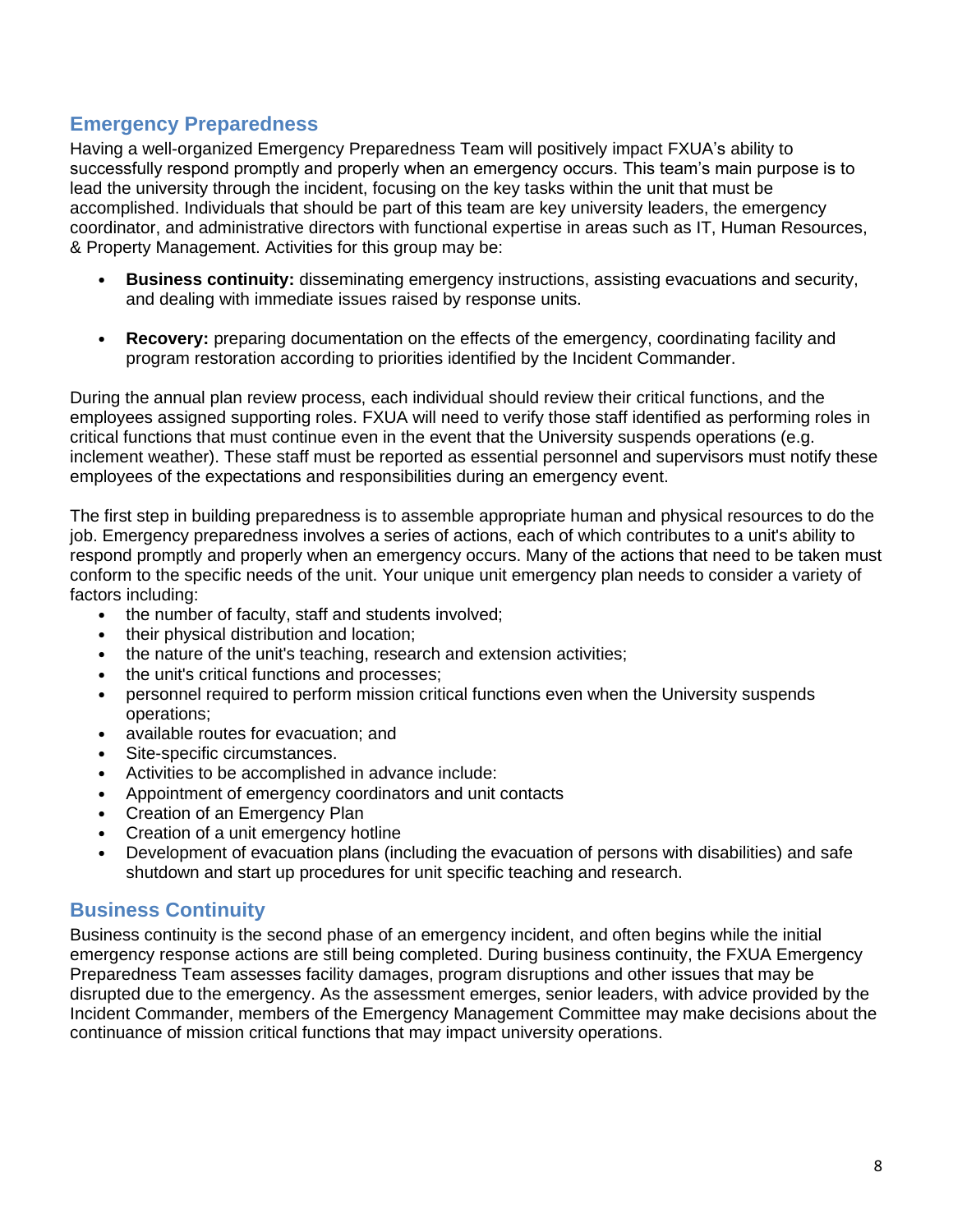# <span id="page-9-0"></span>**Emergency Communications**

#### <span id="page-9-1"></span>**General Information**

Emergency procedures are in place to allow FXUA to quickly notify authorities and the campus population when an emergency situation is underway and then provide instructions on how to respond. These communications will be carried out through the use of e-mail, SMS (text messaging), and campus-wide announcements.

Once an emergency has progressed past the initial response period, communications will be developed based on information provided by on-scene responders to the Incident Commander and/or senior leadership. These groups have the responsibility of deciding when and what should be communicated to the FXUA community, surrounding communities, and the media. University Communications has responsibility for communicating outward to these groups.

#### <span id="page-9-2"></span>**Campus Closing Guidelines**

There are several situations in which the university may need to close. Among the most common is inclement weather. The guidelines in place for a campus closure include various departments within the university. The decision-maker on campus closures is the President and or his/her designee, followed by support from various departments within the university.

In the event of a campus closure, certain essential personnel may still need to report to campus. Essential personnel include:

- Admission Office Representative
- Accounting Representative
- Registrar
- International Student Service Department Representative

All foresight will be used to prepare for a campus closure whenever possible. The President (or designee) will make a decision as early as possible to mitigate potential impact on the FXUA Community. The President (or designee) will keep senior leadership apprised of all information on impending situation including closing status of nearby institutions and governmental bodies. When a decision has been made, the President's designee will notify the senior leadership of the closure. These individuals will take steps to provide updates on the closure to the entire campus community as follows: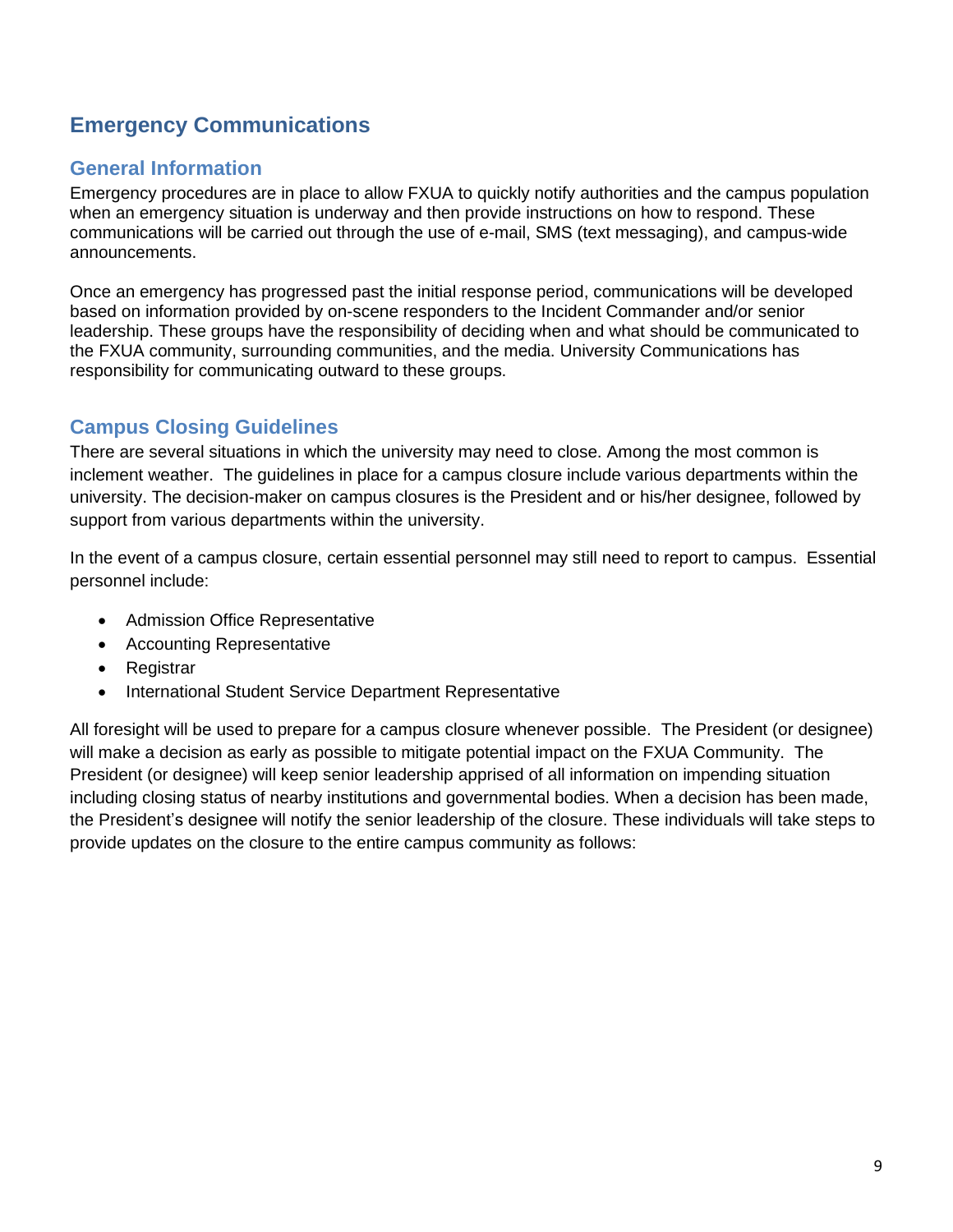

When the campus is set to re-open, all notifications will be removed or edited to reflect that the university will resume normal operations.

Upon reopening of the campus, the Program Chairs will work with faculty, in concert with the Registrar, on scheduling make-up courses.

#### <span id="page-10-0"></span>**Student Emergency Contact Information**

When enrolling at Fairfax University of America, students will be required to provide two emergency contacts. The admissions office and registrar are responsible for ensuring that students provide emergency contact information at the time of registration. The FXUA Database will routinely ask students to update emergency contact information as well. Student Emergency Contacts should be used only when the student provides verbal consent, or if a student is incapacitated and unable to provide consent. When contacting a student or staff member's emergency contact, only the following information is permitted to be released:

*Hello, this is [insert caller] from Fairfax University of America. [Student] has listed you as an emergency contact. There has been an incident and [student] is being transported to [insert hospital or location].* 

If an individual asks for more information, please note that we are unable to disclose any additional information, but that we expect the individual to be ok. If we do not know how serious the condition is or whether a full recovery is possible, just state that we cannot disclose any additional information due to privacy policies.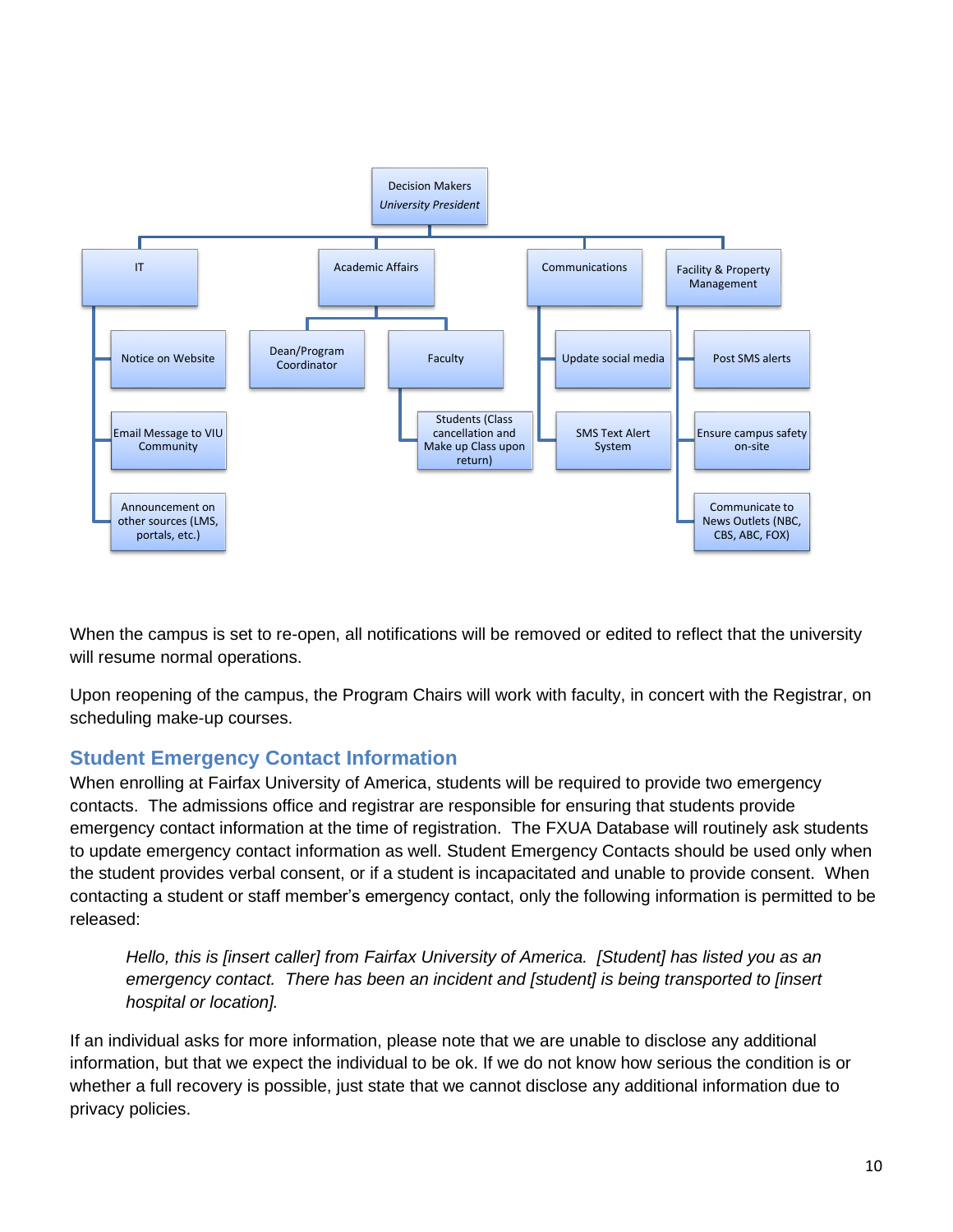#### <span id="page-11-0"></span>**Campus-wide Emergency**

In the event of an emergency that poses an immediate threat to the campus population, emergency mass notification systems will be activated. Redundant high and low tech solutions have been developed for these situations. The FXUA community has been advised what to do when people receive a SMS (text message) or voice message, an email or other university announcement. Promptly follow the directions given in the message, go to a safe location, and monitor the university website.

Facility and Property Management is responsible for keeping timely updates about the emergency on the operating status and emergency web sites.

University wide alerts will go out via the emergency alert system.

#### <span id="page-11-1"></span>**On-going Communications during a Campus Emergency**

It is expected that during an emergency College and Administrative Unit leaders are responsible for ensuring that life-safety emergencies are reported by:

- Calling 911 from any campus phone or cell phone
- Accounting for the safety of faculty, staff and students.
- Contacting appropriate FXUA emergency response units for safety or repairs assistance (e.g., Business & Property Management).
- Delivering critical University information and instructions to their constituents.
- If the Emergency Management Committee is used:
	- $\circ$  Facility and Property management should forward emergency impact reports to their respective unit heads
	- $\circ$  Disseminate any emergency instructions from the Emergency Management Committee or Facility and Property Management

#### <span id="page-11-2"></span>**Personal Emergency Contact Information**

To ensure that the FXUA community is notified in the event of an emergency, mail, voice, and text messaging systems have been put into place. The university has an "opt-in" system for collecting data for use in emergency notifications. In addition, information is collected for notification of others in the event that a person is involved in an emergency. A form has been created and should be completed by each individual who would like to be notified in the event of an emergency. This information is confidential and will be used only in the event of an emergency where notification is required.

# <span id="page-11-3"></span>**Types of Emergencies**

The safety of the FXUA community, students, faculty staff and visitors is the goal of the Campus Emergency Preparedness Plan. This plan should be used as a tool to understand how the university will respond in the event of an emergency and what you can do to protect yourself and others from potential harm.

The FXUA Emergency Management Committee will conduct a threat assessment when an emergency or the threat of an emergency arises. Potential emergencies include, but are not limited to:

- Weather (Flood, blizzard, tornado, earthquake)
- Fire/Hazardous Materials
- Medical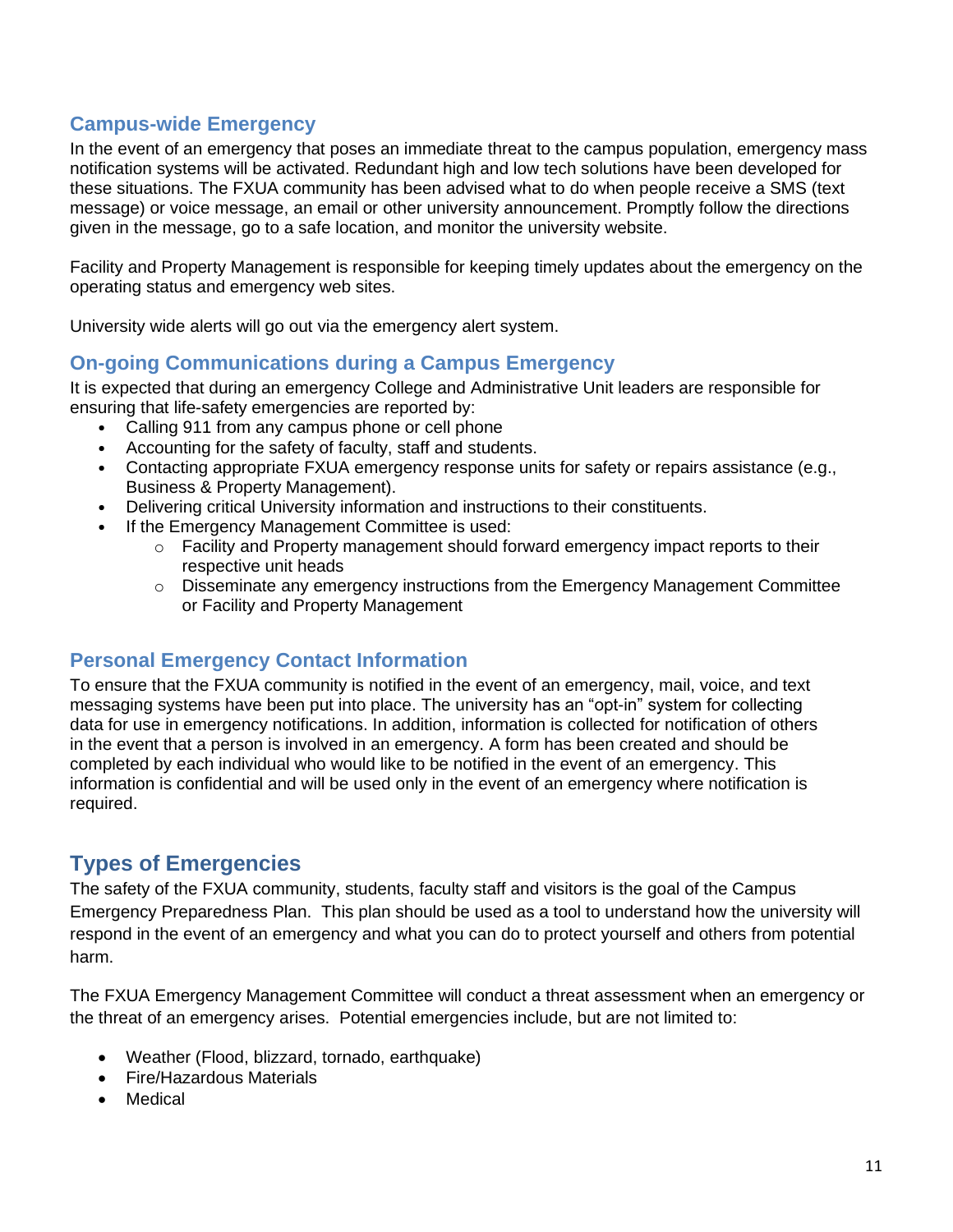- Pandemic
- Utility Failure
- Unusual Behavior
- Suspicious Packages
- Bomb Threats
- Active Shooter
- Chemical Spill
- Radiation

#### <span id="page-12-0"></span>**Weather Emergency**

In the event of an adverse weather condition such as a blizzard or ice storm, the FXUA community is advised to check the university website at [http://www.FXUA.edu](http://www.viu.edu/) for status of university operations. Condition updates such as delayed university openings, road closings, and university closings will be available on this site and through subsequent e-mails and local media as necessary.

#### <span id="page-12-1"></span>**Fire/Hazardous Materials**

A fire or hazardous material emergency occurs when:

- A fire alarm is actively sounding
- An uncontrolled fire or imminent fire hazard is present in any campus building
- Smoke or odor of burning is detected in any campus building
- There is abnormal heating of anything in a campus building
- There is an uncontrolled release of a combustible or toxic gas, or a flammable liquid spill.

University policy for these circumstances is total evacuation until the issue is resolved.

#### **Surviving a building fire:**

- **1. Activate the fire alarm in the building if it is not already sounding.**
- **2. Leave the building by the nearest exit. Always use stairways whenever possible. AVOID BEING TRAPPED IN AN ELEVATOR DURING A FIRE.**
- **3. Notify emergency responders from a safe place away from the building.**
- **4. Crawl if there is smoke.** 
	- Cleaner air is near the floor. Get as low as you can and get out.
- **5. Feel doors before opening.** 
	- a. Feel the metal knob on the door before opening. If it is hot, DO NOT OPEN. If it is cool, open the door slightly; if heat or heavy smoke are present close the door and wait for help to arrive.
- **6. If you get trapped keep doors closed.**

Place cloth or wet material if available around and under the door to prevent smoke from entering. Be prepared to signal your presence from a window if possible. Call 911 if there is a phone in the room.

- **7. If you are on fire… Stop, Drop and Roll**
- **8. Obstacles.** It is strictly prohibited to store items that block corridors or doorways Storage of items that block corridors or doorways are strictly prohibited.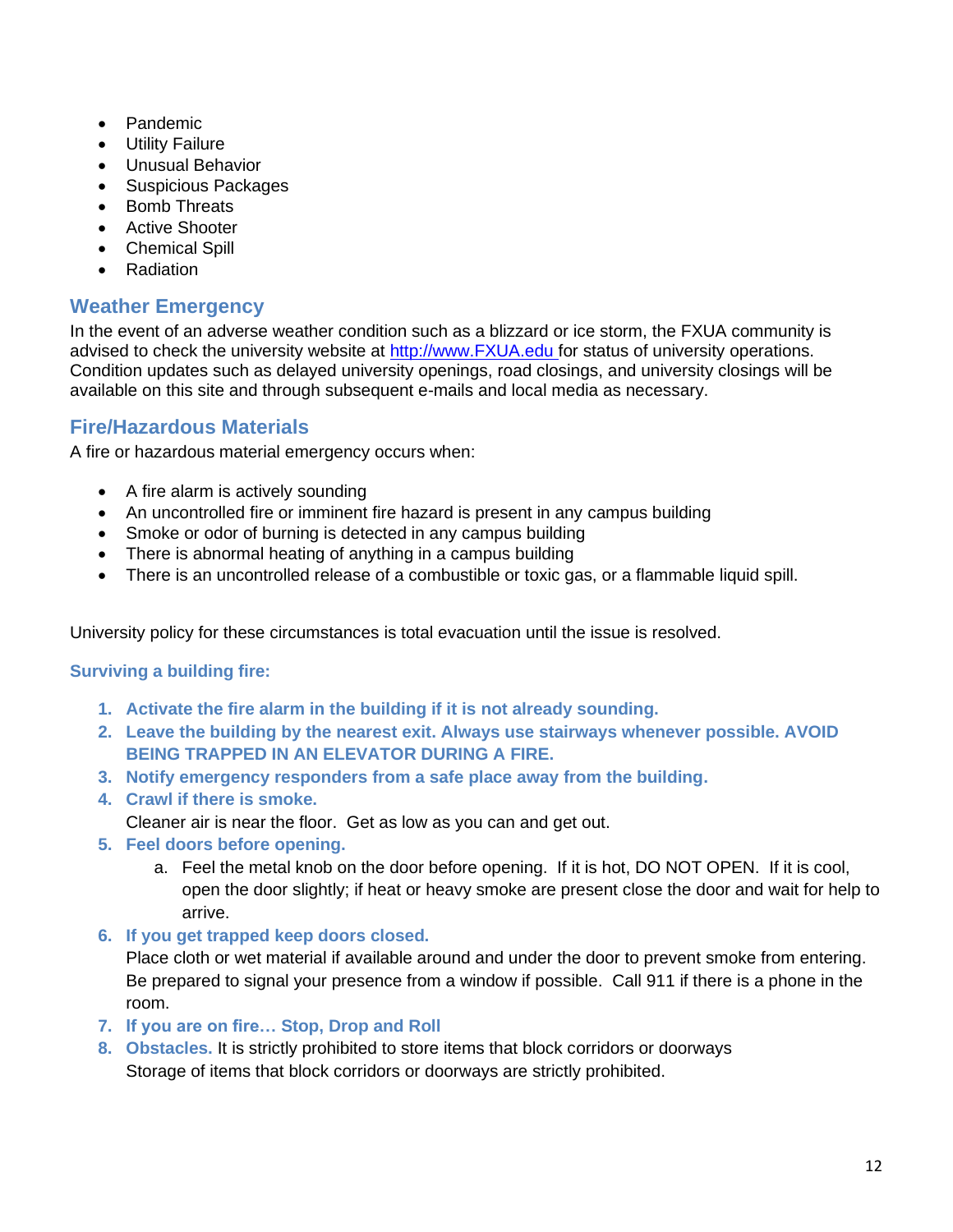**9. If you are disabled…** Learn about fire safety and be aware of your own capabilities and limitations. Plan ahead for fire emergencies.

#### <span id="page-13-0"></span>**Medical Emergencies**

Call 911. The campus address is as follows:

4401 Village Drive, Fairfax, VA 22030

Remain on the telephone with the emergency operator until rescue personnel arrive.

#### <span id="page-13-1"></span>**Mental Health Emergencies**

If someone appears to be a danger to themselves or others call 911. For less urgent matters contact the FXUA Student Experience Manager.

#### <span id="page-13-2"></span>**Alcohol Emergencies**

Whenever someone consumes too much alcohol their behavior could become unpredictable. The degree of danger depends on the individual's size, what and how much the person drank and over what time period. Call 911 if the person appears to be a danger to themselves or others.

#### <span id="page-13-3"></span>**Pandemic**

In the event of a pandemic, Emergency Management Committee will follow recommendations made by the Centers for Disease Control (CDC) and disseminate information through and e-mail and the emergency alert system if necessary. The university leadership will monitor any developments and make appropriate changes to the operating status for the safety and health of the entire learning community.

Pandemics are naturally unpredictable, but measures exist at the university to ensure that the institution is able and ready to address the needs of the community where feasible. This includes ensuring instructional continuity where appropriate, as well as maintaining the health and safety of the learning community. The university weighs and seeks to ensure that the instructional continuity and campus health and safety are aligned; where they diverge, health and safety become the priority. While it is not possible to predict what type of impact a pandemic may have on the wider campus community, levels of emergency, elsewhere defined in this plan, could include Level 1 (localized and contained situations), Level 2 (major impacts to the campus that could have an impact on operations), and/or Level 3 (an impact on the entire campus and the surrounding community).

#### <span id="page-13-4"></span>*Establishment of a Pandemic Coordinator/Campus Team*

When a pandemic is declared at the local, state, or federal levels, a Pandemic Coordinator is established with the Director of institutional Effectiveness. The Director will then deem whether a larger committee is to be formed. Typically, a larger team is formed when the pandemic begins to represent a public threat to the region around the university, at which time the Director will develop a team of staff representatives to have a diverse group of individuals across departments.

#### <span id="page-13-5"></span>*Essential Staffing*

As is defined elsewhere in this plan, essential staff may be required to report to campus on an as-needed basis to ensure that the building is secure and operational, even if students, staff, and faculty are not present. Given the nature of a pandemic, the building may need to be unoccupied for periods of time.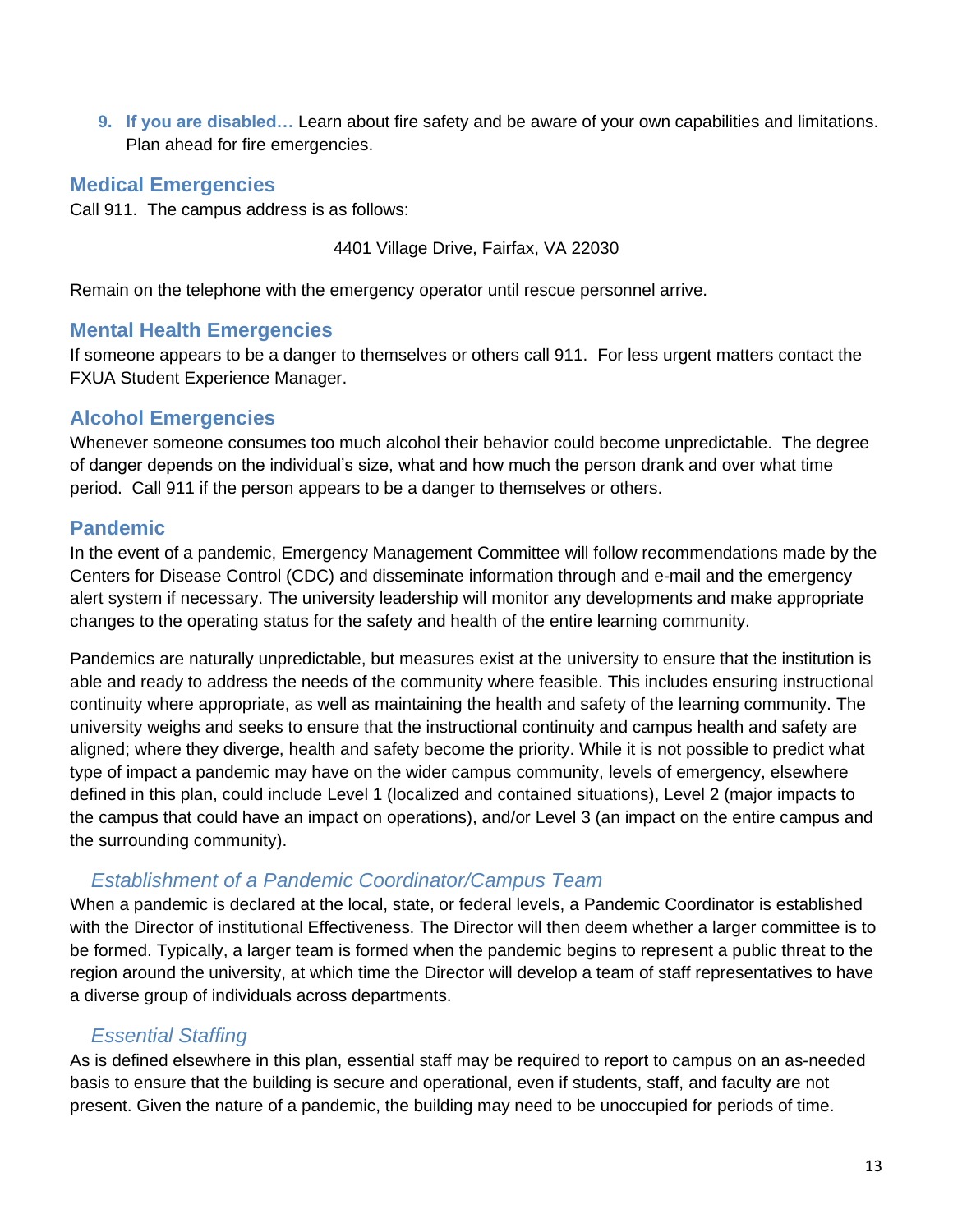Essential staff will ensure that periodic visits occur to ensure that the building is properly maintained and no on-site emergencies occur.

#### <span id="page-14-0"></span>*Campus Closure in the Event of a Pandemic*

Decisions to close campus are made in consultation with all university leadership, with final decisions on closures occurring form the Office of the President. The following outlines some parameters for consideration when closing or re-opening campus following a pandemic.

# <span id="page-14-1"></span>*Closing Campus*

As is defined elsewhere in this plan, closing campus is an important decision that is made when dangerous conditions exist. The university leadership consult across the organization to ensure that closures are done in a means that benefits personal and communal safety. Additionally, a campus closure because of a pandemic will be made in consultation with local, state, and federal health officials. The ultimate goal is to ensure the safety and health of the entire campus community.

Where possible the intent is to ensure instructional continuity. Given the ability for the university to instruction via web-based means, this generally means that the university will shift to virtual instruction where permissible by state and accrediting authorities.

When a campus closure is initiated the CAMPUS CLOSURE GUIDELINES (elsewhere in this document) are initiated. The website will also be regularly updated with new information as it arises.

If a campus closure occurs, only essential personnel will be permitted on site. In emergency situations, other individuals may be given temporary access to the building (for example, for a brief period to retrieve a personal item or work resource). The access is temporary and individuals must enter and leave following proper social distancing guidelines and procedures.

The university does NOT currently have on-campus residence. Since on-campus housing is not provided, it is deemed that returning home for students, staff, and faculty would be advisable over remaining on campus during the pandemic if the campus were to close.

# <span id="page-14-2"></span>*Re-Opening Campus*

Decisions to re-open campus will be made in consultation with state, local, and federal guidelines. The Commonwealth of Virginia puts out guidelines for organizations in times of emergency, specifically through the Virginia Department of Health. At all points during the process, FXUA will adhere to and consult the Virginia Department of Health. Some considerations that will be used in deciding when and weather to reopen include: the availability of healthcare services and their capacity to accommodate an increased demand if re-opening were to lead to potential public health concerns, the conditions of the pandemic in the immediate area surrounding the campus and the region.

Additionally, the campus will assess potential risk to maintain instructional continuity. This ranges from low, medium, and high risk based upon the need for person-to-person contact.

• Minimal Risk: This would include instruction or events where individuals are in a virtual-only format. No in-person events, classes, meetings, or other functions would take place.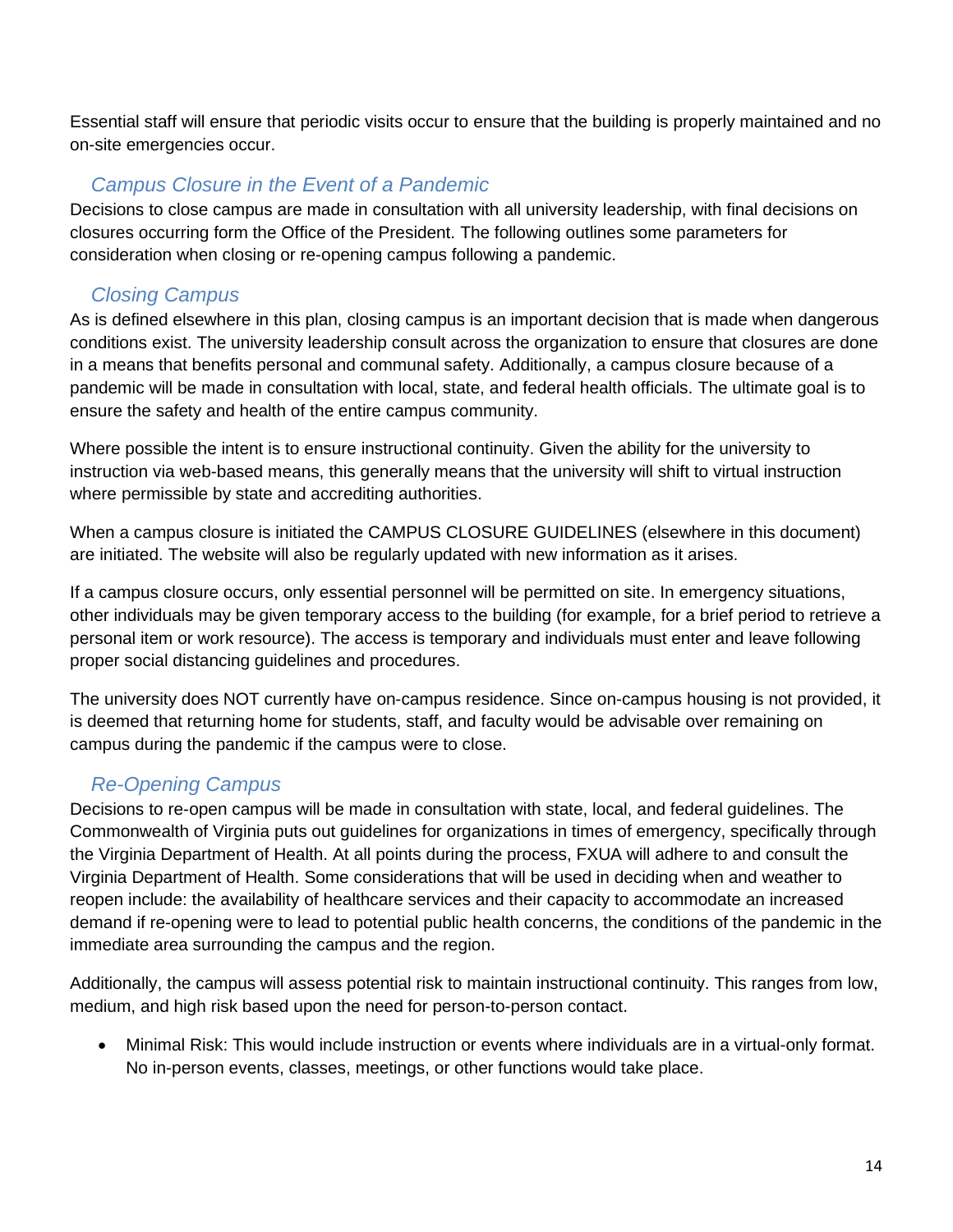- Lower Risk: Small group classes, meetings, or events take place where amply social distancing can be assured (of well more than 6 feet or 3 meters at all times). Where possible, additional individuals could attend via a mixture of in-person or virtual options, with preferencing being to virtual options wherever possible.
- Medium Risk: Small groups could met for classes, events, meetings, or other functions where ample social distancing (6 feet or 3 meters) is fully assured at all times. Limited physical contact
- Higher Risk: This would include in-person classes with classes at full capacity, on-campus events with no restrictions on the number of attendees. Such circumstances would likely mean that little, if any, social distancing is possible.

Wherever possible, the lower end of the spectrum above will be used during an active pandemic, especially if an Emergency Level 1, Level 2 or Level 3 are initiated. While complete social distancing (i.e., strict enforcement of minimal risk) may not always be possible, especially for courses with specific labs or other programmatic requirements, very attempt should be made to reduce attendance/activities on campus. For vulnerable individuals, for example the elderly, persons with comorbidities, or other underlying health conditions should maintain contact at the minimal risk level. Accommodations may be able to made for students, faculty, or staff who may be at an increased risk (for example, telework, virtual learning, etc.) Other classroom accommodations may need to be made to improve social distancing (i.e., moving to larger classroom, reducing the number of desk or tables to improve social distancing, etc.).

All community members are expected to self-screen based upon symptoms outlined by the local department of health. Additionally. prior to returning to campus, all students will complete a screening form designed by the Pandemic Coordinator. Given the changing nature of pandemics, the form will be specific to the symptoms of the current pandemic.

While the university will make every attempt to minimize the potential for spread of the pandemic, all individuals retuning to campus assume some risk. This includes a mixture of institutional measures and personal protective measures. Everyone must do their part to assist.

Anyone who comes in contact with or contracts the virus (or symptoms like those described related to the virus) should self isolate for a period of no less than 14 days, or longer if advisable by health officials. More liberal leave will be granted for staff/faculty, and accommodations can be made for students who contract the virus per agreements with their course instructor. Everyone should also report to the university (via oie@fxua.edu), if they are comfortable doing so, in order to protect the wider community. While every attempt will be made to maintain privacy, for contact tracing purposes, the name of individuals may be shared with local authorities or those that may have come in contact with the individual. The goal is not to scapegoat or harm any individual, but to maintain the safety and health of our entire learning community. If individuals are found to have contracted the virus, the Pandemic Coordinator will work with the Virginia Department of Health on contact tracing. The goal is to establish partnership with the VDH to assist in expanding the campus resources, and to keep the VDH abreast of cases in our area.

Other individuals may be at an increased risk for exposure, especially those who travel regularly or who have travelled recently. This is especially true for international students who may have recently travelled to/from abroad, or who may have family members who have done so as well. International students are required to report to the OIE if they leave the country or have family or friends who are coming from abroad.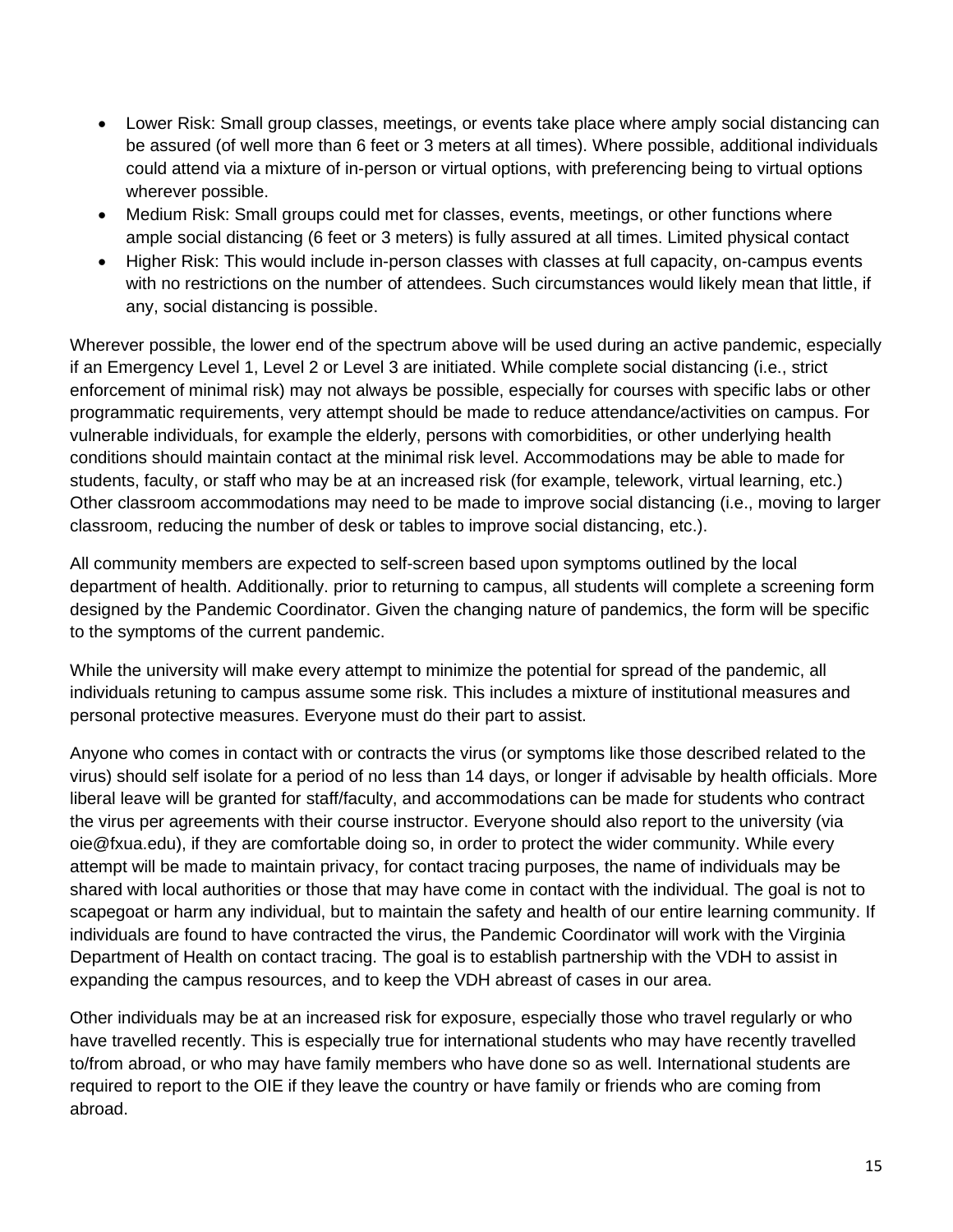Additional resources will be regularly provided via email and/or flyers around campus including tips on avoiding the virus and information on what to do if the virus is contracted. New student orientations or other similar gatherings will also include information until the pandemic is deemed to be of a lesser risk.

The university will also continue to maintain regular and increased cleaning of the entire building including locating hand sanitizer stations throughout the building, cleaning regularly touchpoints like doorknobs or railings. The goal is to meet or exceed the minimum criteria defined by local, state, and federal health officials. Additionally, where possible, touchpoints may be removed to ease the potential for spreading the virus (for example, doors may be propped open or removed where allowable by fire code or other regulations. Individuals should also not share any utensils, books or materials, etc. that have not been disinfected.

No meetings or events requiring food or drink should occur until the pandemic is deemed to have been resolved, or the risk is significantly reduced.

Wherever possible, any on-campus classes, events, or other meetings will be staggered to reduce the amount of individuals coming to campus.

If an outbreak occurs, the university may initiate shutdown procedures for the campus, returning to a campus-wide closure. The university will communicate to students via email, website, and blast emails regarding any need for a closure as a result of an outbreak.

#### *Contacting the Local health Department*

<span id="page-16-0"></span>The Fairfax County Health and Human Services provides tools and resources on the health needs of those in the immediate area surrounding Fairfax. The contact information for the department is below:

Fairfax County Health Department – Administration & Environmental Services 10777 Main Street Fairfax Virginia 22030

Phone: 703-246-2411 Fax: 703-653-9463 Email: [health@fairfaxcounty.gov](mailto:health@fairfaxcounty.gov)

The Virginia Department of Health also hosts valuable resources related to health and well-being of those in Virginia.

Virginia Department of Health Website:<https://www.vdh.virginia.gov/> Health Department Locator:<https://www.vdh.virginia.gov/health-department-locator/>

Given that FXUA students, staff, and faculty are spread across the region, the locator above can assist in finding your local department of health if you are not in the immediate vicinity of Fairfax.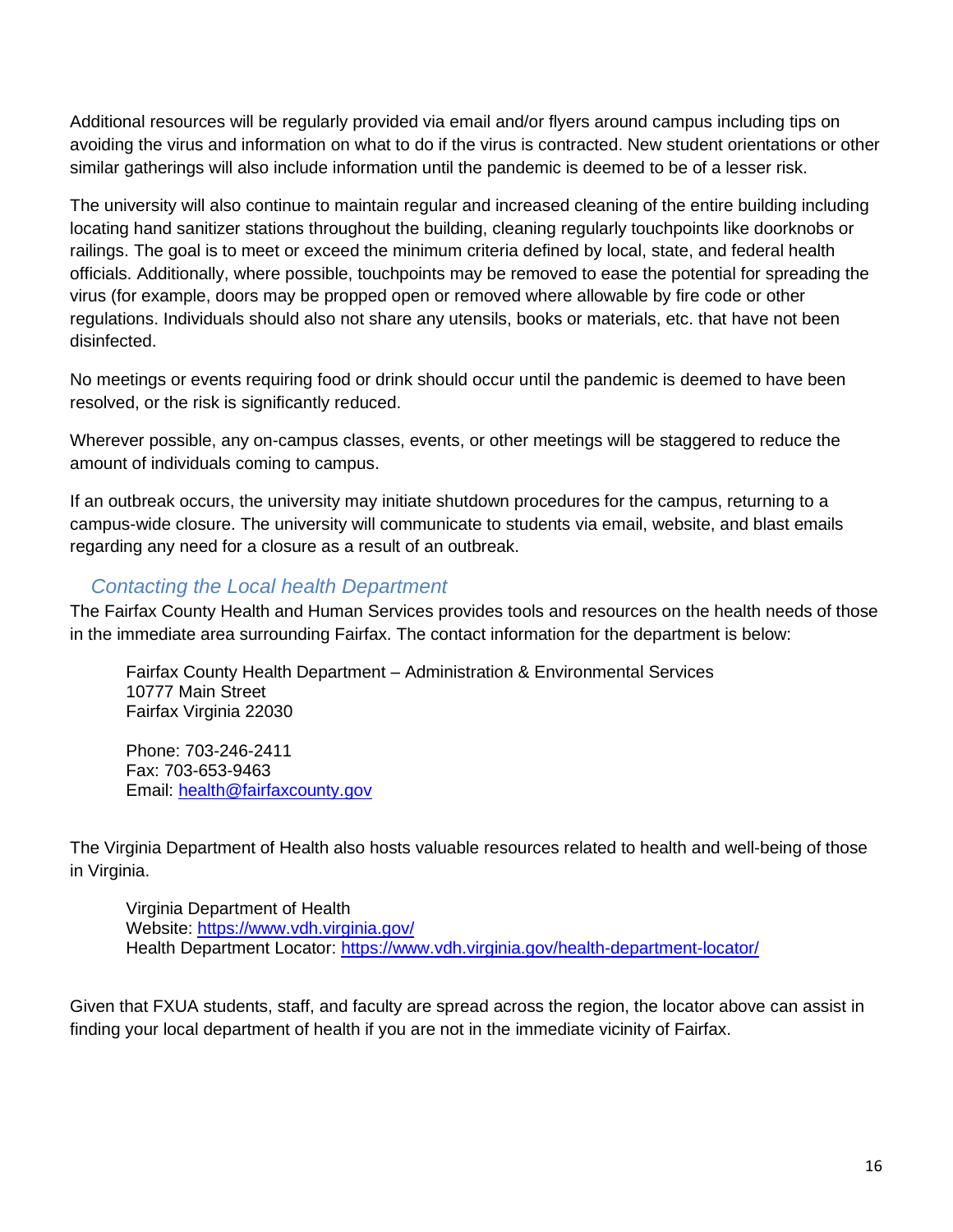#### <span id="page-17-0"></span>*Health Insurance*

Health insurance is not mandatory for students enrolled at the university. However, we do highly encourage students to have some type of medical coverage. Some student health insurance options are listed on the university website: <https://www.fxua.edu/student-life/resources/health-insurance/>

#### <span id="page-17-1"></span>*Walk-in Clinics and Hospitals near Campus*

Please note, before going to any walk-in clinic or hospital, make sure the clinic is covered under your insurance to reduce cost. FXUA provides this list to you as a courtesy, and does not endorse or have any special relationships with any of these healthcare providers.

#### **Walk-in Clinics**

#### **CAREMED Urgent and Primary Care**

11213 Lee Highway Fairfax, VA 703-832-8023 Monday-Friday 7AM to 9 PM Saturday-Sunday 9AM to 5 PM <http://www.caremedurgentcare.com/>

#### **Med First Urgent Care** 9452 Main Street

Fairfax, VA 22031-4032 703-503-1112 <http://med-first.com/>

#### **Inova Urgent Care Center** 100 Maple Ave E. Vienna, VA 22180-5723 703-938-5300

#### **Fairfax Family Practice Centers** Urgent Care Facility 12011 Lee Jackson Memorial Hwy #504 Fairfax, VA 22033 (703) 391-2030 [http://www.fairfaxfamilypracticecenters.com/urgent](http://www.fairfaxfamilypracticecenters.com/urgent-care/) [-care/](http://www.fairfaxfamilypracticecenters.com/urgent-care/)

**Minute Clinic located inside CVS Pharmacy** 13031 Lee Jackson Highway Fairfax, VA 22033 866-389-2727 Hours: 9AM-2PM, 3PM-8PM [http://www.cvs.com/](http://www.cvs.com/minuteclinic/clinic-locator/clinicdetails.jsp?storeId=1417&WT.mc_id=LS_MC_GOOGLE_1417)

#### **Patient First-Fairfax**

10100 Fairfax Blvd Fairfax, VA 22030 703-679-1976 [http://www.patientfirst.com/Locations/Virginia/Fairf](http://www.patientfirst.com/Locations/Virginia/Fairfax) [ax](http://www.patientfirst.com/Locations/Virginia/Fairfax)

# **Inova Urgent Care Center-West Springfield**

6230 Rolling Rd Springfield, VA 22152 571-665-6460 [http://www.inova.org/healthcare-services/urgent-](http://www.inova.org/healthcare-services/urgent-care/index.jsp)(703) 934-5700[care/index.jsp](http://www.inova.org/healthcare-services/urgent-care/index.jsp) **Fair Oaks Medical Center** 12255 Fair Lakes Pkwy Fairfax, VA 22033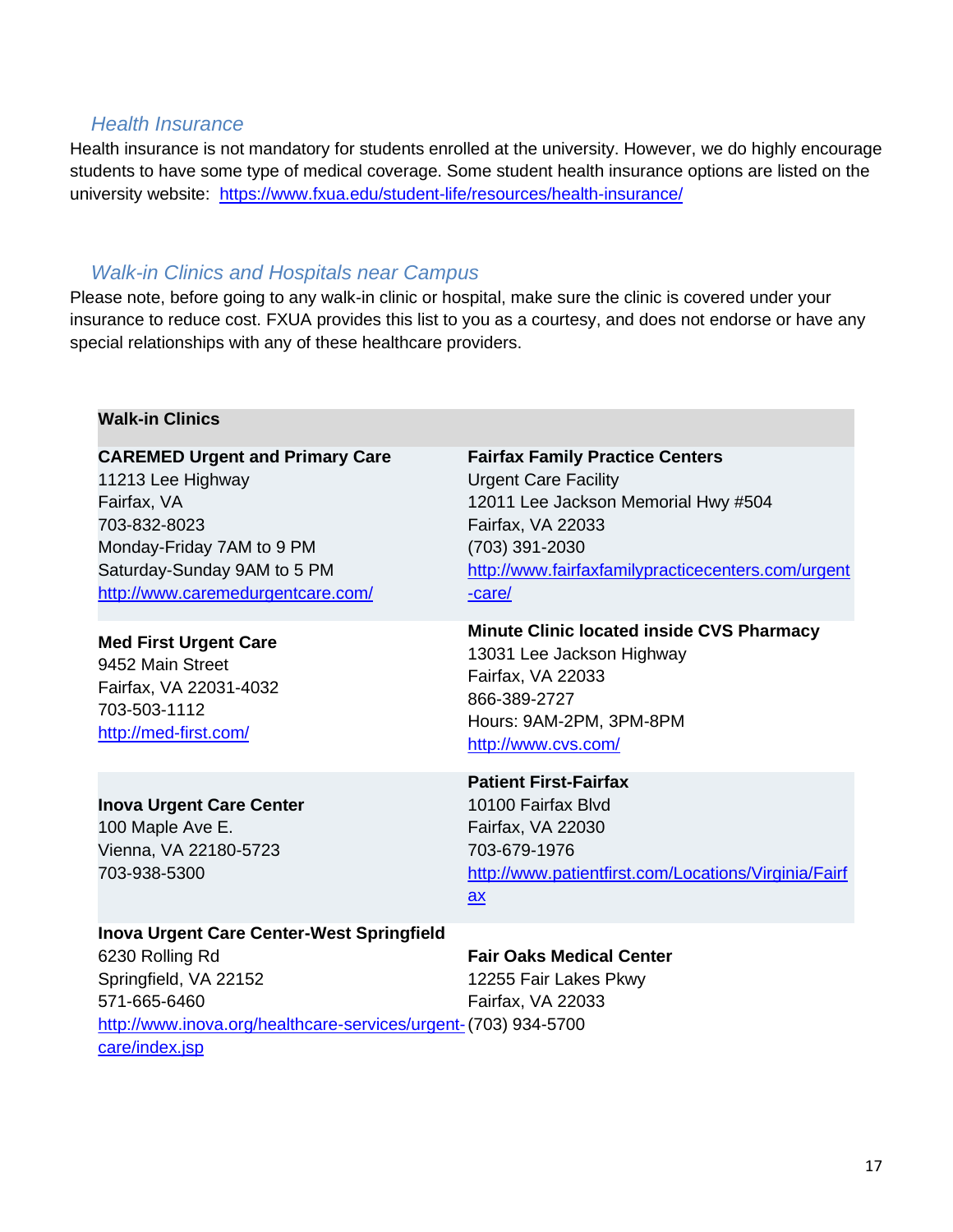# **Fairfax Pediatric Associates**

13135 Lee Jackson Memorial Hwy #201 Fairfax, VA 22033 703-391-0900 <http://www.fairfaxpediatrics.com/>

#### **Hospitals**

**Inova Fair Oaks Hospital** 3600 Joseph Siewick Dr Fairfax, VA 22033 (703) 391-3600 <http://www.inova.org/?id=1&sid=1> **Children's Outpatient Center of Northern Virginia** 3023 Hamaker Ct #300 Fairfax, VA 22031 571-226-8380 [http://childrensnational.org/choose](http://childrensnational.org/choose-childrens/locations-and-directions/outpatient-centers/northern-virginia-outpatient-center)[childrens/locations-and-directions/outpatient](http://childrensnational.org/choose-childrens/locations-and-directions/outpatient-centers/northern-virginia-outpatient-center)[centers/northern-virginia-outpatient-center](http://childrensnational.org/choose-childrens/locations-and-directions/outpatient-centers/northern-virginia-outpatient-center)

#### **Other Resources**

**American Women's Services-Fairfax** 8316 Arlington Blvd #222 Fairfax, VA 22031 800-854-7280 <http://www.americanwomensservices.com/>

# **Tepeyac Family Center**

Obstetrician-Gynecologists 11135 Lee Hwy Fairfax, VA 22030 (703) 273-9440 <http://www.tepeyacfamilycenter.com/> **Capital Women's Center** 3554 Chain Bridge Rd #302 Fairfax, VA 22030 (703) 273-6635 <http://www.cwcare.net/>

Maintaining good mental health is important during times of stress. The Fairfax County Department of Health maintains information on seeking mental health services: [https://www.fairfaxcounty.gov/health](https://www.fairfaxcounty.gov/health-humanservices/mental-health)[humanservices/mental-health](https://www.fairfaxcounty.gov/health-humanservices/mental-health)

Other additional health and safety resources can be found here: [https://www.fairfaxcounty.gov/health](https://www.fairfaxcounty.gov/health-humanservices/)[humanservices/](https://www.fairfaxcounty.gov/health-humanservices/)

#### *Communication During the Pandemic*

<span id="page-18-0"></span>The campus will generally communicate with students, faculty, and staff about the pandemic via email and the university website.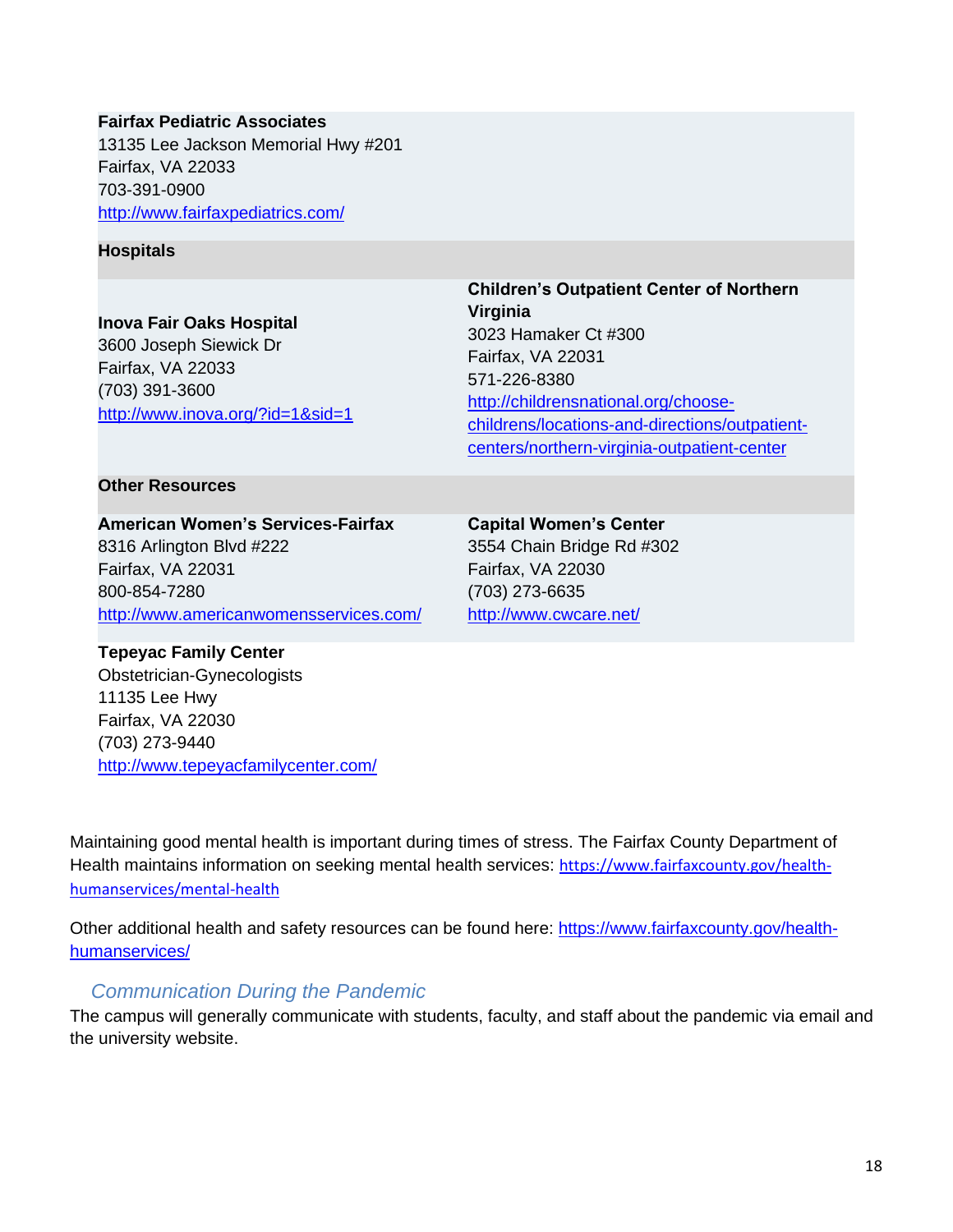#### <span id="page-19-0"></span>**Utility Failure**

If there is a utility failure in your building, please contact the Facilities Department. In the event of an extended, campus wide power failure instructions will be provided through the emergency alert system. In the event of a gas leak, prepare to take instruction from the Emergency Management Committee. If the leak is inside the building, the protocol will be to exit. If the leak is external to the building on adjacent property, the protocol will be to shelter in place.

#### <span id="page-19-1"></span>**Unusual Behavior**

#### *Students with Behavior Problems*

An instructor's primary responsibility is teaching. If a student is being disruptive, the instructor must let the student know that he/she is aware of the behavior. A minimum amount of intervention should be used unless the student does not respond with changes in his or her behavior. The following guidelines can be considered in this situation.

- 1. Observe- Watch to see if the behavior will stop temporarily. If it does not stop, let the student know that he/she is being watched.
- 2. Engage-Address the student directly at his or her desk in order to detract as little as possible from the class. Ask if he/she has a question.
- 3. Intervene-If this does not work, ask the student to step outside for a brief conference. If there is a crisis, dismiss the class. Keep the discussion focused on the student's behavior. If the student cannot stop the behavior ask him/her to leave the class and set up a meeting with him/her before the next class. At that meeting determine if the student's actions are willful or intentional.
- 4. Consult-If this does not resolve the problem consult with the academic team and if necessary student services to determine a resolution.
- 5. Document-Keep records of the interactions and your response to the problem.

#### *Students that are Verbally Aggressive*

Allow the student to vent and describe what is upsetting him or her but indicate that verbally aggressive behavior is not acceptable. If the student gets too close to you ask him/her to sit down or move back. DO NOT ask other students to help quiet the troubled student down. DO NOT respond with threats, taunt or push the student. DO NOT ask for an explanation of the student's behavior. Avoid "why" questions.

#### *Students who are Violent or Physically Destructive*

Try to remain calm and call 911. Remain on the line with the operator until help arrives.

#### *The Student who is in Poor Contact with Reality*

A student who is not in touch with reality may have difficulty separating fact from fiction. He or she may have auditory or visual hallucinations and may behave in unusual ways. He or she may be very scared, overwhelmed and frightened. DO respond with kindness. DO NOT argue or try to convince the student that he/she is irrational. DO NOT play along with the student's delusions. If the student becomes a danger to themselves or others, call 911.

#### <span id="page-19-2"></span>**Suspicious Packages**

Characteristics of suspicious letters or packages include:

- Excessive Postage
- Oily stains, discolorations or odor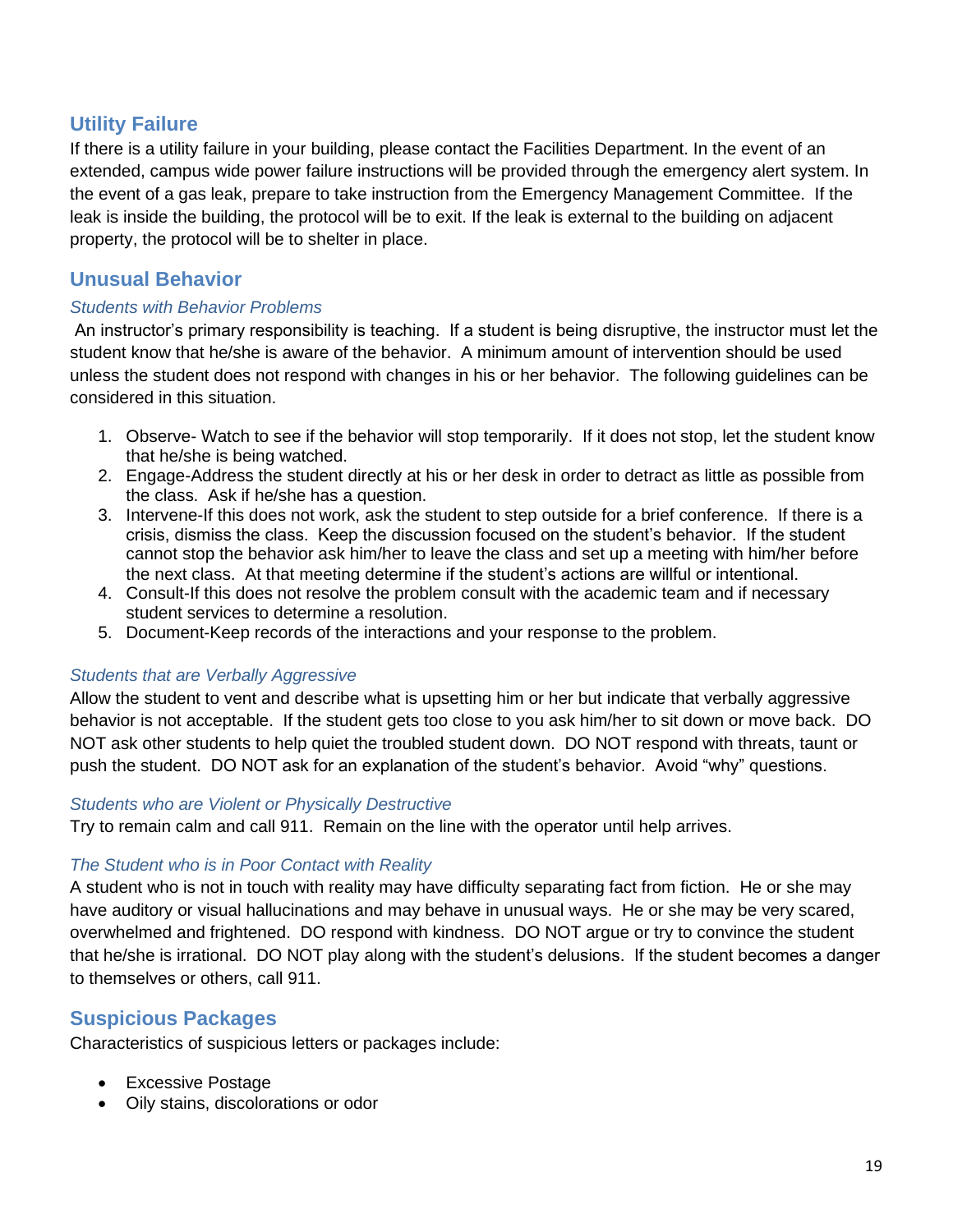- No return address
- Excessive weight
- Protruding wires or foil
- Ticking sound
- Excessive masking tape, string etc.
- Marked with restrictions such as "Personal" and "Confidential"
- Shows city or state in the postmark that does not match the return address

Actions to Take:

- 1. Do not handle the package
- 2. Do not clean any suspicious powder
- 3. Leave the area and call 911
- 4. Wash your hands with soap and water
- 5. Remove clothing that may be contaminated
- 6. Shower as soon as possible
- 7. List all people who were in the area when the package was recognized

#### <span id="page-20-0"></span>**Bomb Threats**

If you receive a bomb threat by telephone:

- 1. Remain calm. Do not put the caller on hold or transfer the call.
- 2. Pay attention!
	- a. Does the caller have an accent?
	- b. Can you hear background noise?
	- c. Is the caller male or female?
	- d. Does the caller sound old or young?
- 3. Write down the date and time the call was received and the exact words the caller used to make the threat.
- 4. Inform the Facility and Property Management head and do not evacuate the building until instructed to do so by the emergency alert system.

#### <span id="page-20-1"></span>**Active Shooter**

How you react to an active shooter is often dictated by circumstances. Active shooter situations are unpredictable and evolve quickly. Be aware that there could be more than one shooter. Try to remain calm.

#### **1. Active Shooter Outside of Building**

Proceed to a room that can be locked. Turn off the lights, computer monitors, cell phones and if possible get on the floor and remain out of the shooter's view. Provide protection if shots are fired in your direction. Blockade the door with heavy furniture. Turn off any source of noise and silence cell phones. Hide behind a large item such as your desk and call 911. and remain in place until you have an "all clear" signal from the authorities.

#### **2. Active Shooter in the Building**

If there is an accessible escape path, attempt to evacuate the premises. Leave all belongings behind and if possible, help others escape. Try to prevent others from entering an area where an active shooter may be. Keep your hands visible and follow instructions of any security authority. Do not attempt to move wounded people. If evacuation is not possible, follow the same procedure as above. If your room can't be locked, and you can safely exit the building, do so.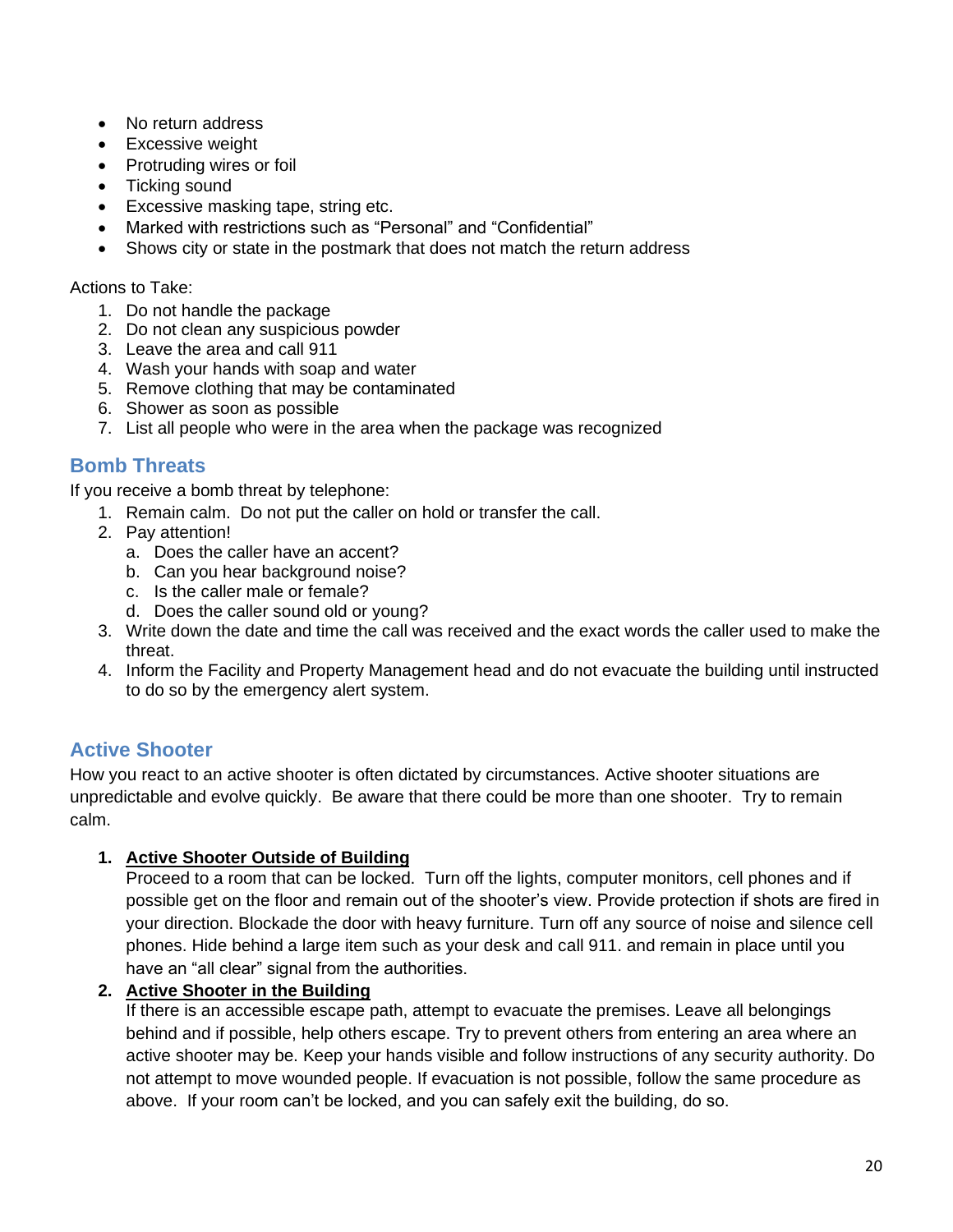#### **3. Active Shooter Enters Classroom**

If possible alert the police to your location and leave the line open so a dispatcher can hear what is happening. If the shooter leaves the area, immediately proceed to a safer place. If you decide to flee do not carry anything with you and keep your hands visible at all times. Do not attempt to remove or help injured persons. Try not to touch anything near where the shooter was located.

#### <span id="page-21-0"></span>**Chemical Spill or Radiation Release**

In the event of a chemical spill or radiation release:

- 1. Immediately dial 911 and give the location, material(s) involved and the extent of any injuries. Next, report the incident to the Facility & Property Management Department, if possible.
- 2. Activate the building alarm. FXUA's alarm system will automatically dispatch first responders to the site.
- 3. Evacuate the building and leave clear access for arriving emergency personnel.
- 4. Assist the disabled in exiting the building! Remember that elevators are reserved for the disabled person's use. Do not use elevators in case of fire.
- 5. If requested, assist emergency crews as necessary.
- 6. A campus Emergency Command Post may be set up near the emergency site.
- 7. Keep clear of the command post unless you have official business.
- 8. Do not return to an evacuated building unless told to do so by a University official.

#### <span id="page-21-1"></span>**Earthquake**

- 1. If outdoors, move quickly away from buildings, utility poles and other structures. Caution: Always avoid power or utility lines as they may be energized.
- 2. If in an automobile, stop in the safest place available, preferably away from power lines and trees.
- 3. Stop as quickly as safety permits, but stay in the vehicle for shelter it offers.
- 4. After the initial shock, evaluate the situation and if emergency help is necessary call the Police Department at 911.
- 5. Protect all money by locking registers and safes. Lock all areas that have money.
- 6. If an emergency exists, activate the building alarm.
- 7. When the building evacuation alarm is sounded walk to the nearest marked exit and ask others to do the same.
- 8. Assist the disabled in exiting the building! Remember that elevators are reserved for disabled person use. Do not use elevators in case of fire. Do not panic.
- 9. Damaged facilities should be reported to the Police Department and the Emergency Management **Committee**
- 10. Once outside move to a clear area at least 500 feet away from the affected buildings(s). Keep streets, fire lanes, hydrants and walkways clear for emergency vehicles and crews.
- 11. Do not return to an evacuated building unless told to do so by a University official.

#### **University wide alerts will go out via the emergency alert system.**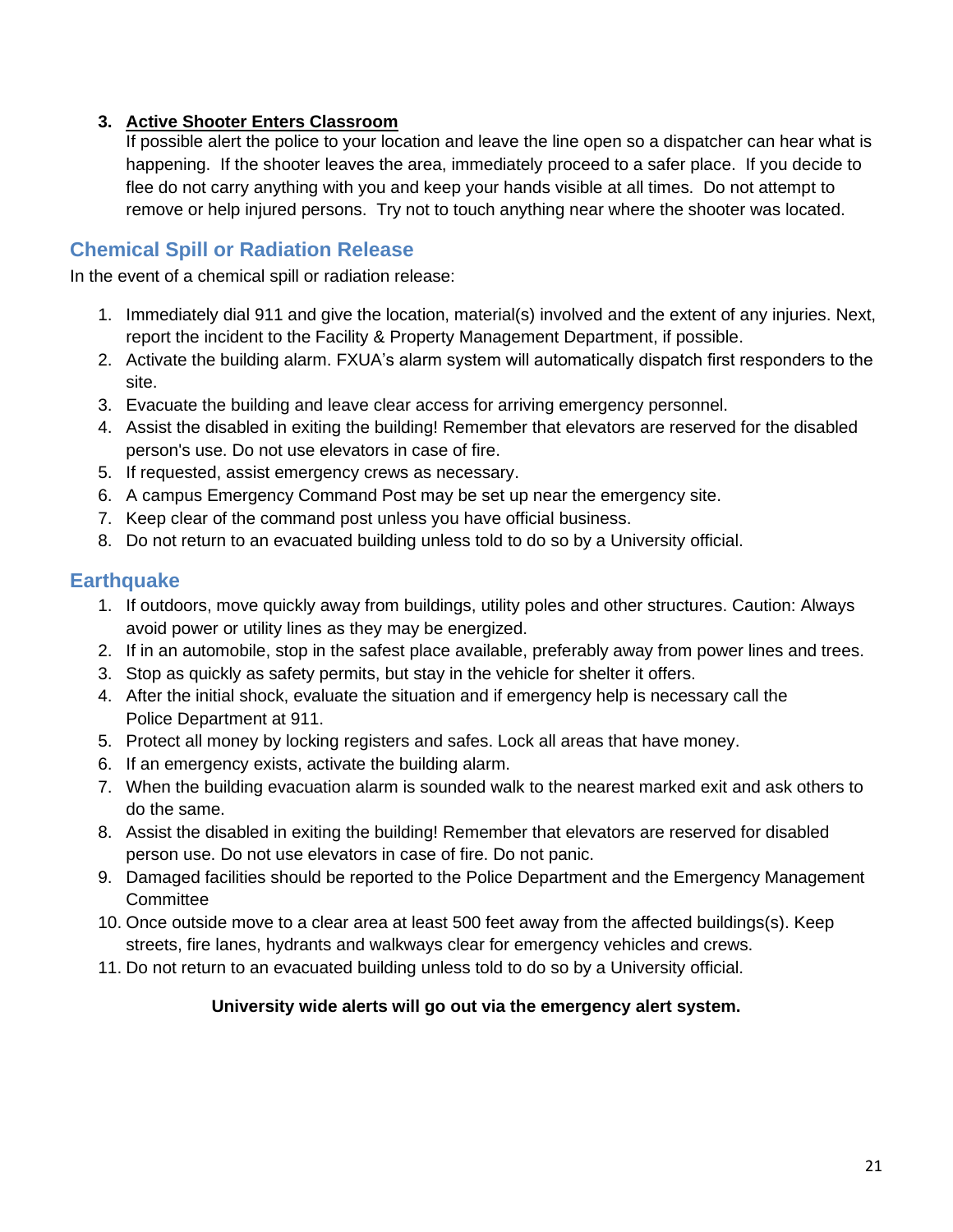# <span id="page-22-0"></span>**Emergency Assessment Checklist**

The Emergency Assessment Checklist is designed to be used as a planning tool. FXUA recognizes that some critical incidents are fast paced and ever changing. Use of this checklist should primarily be used as a training tool, but can work well if the Office of Emergency Planning has support in a command post during the incident.

#### *Date/Time of Completing Checklist:*

*Name of Person Completing Checklist:*

| <b>Response</b>                                                                           |  |  |
|-------------------------------------------------------------------------------------------|--|--|
| <b>Consideration (If applicable)</b>                                                      |  |  |
| What is the subject matter of the<br>emergency?                                           |  |  |
| Who identified the situation?                                                             |  |  |
| When did the situation occur and<br>when was it reported?                                 |  |  |
| Has the event resulted in death or<br>significant loss to FXUA?                           |  |  |
| What probable cause existed?                                                              |  |  |
| Is appropriate medical attention<br>being provided?                                       |  |  |
| What containment has been<br>done?                                                        |  |  |
| Who should be notified and<br>communicated with about this<br>crisis?                     |  |  |
| Have student emergency contacts<br>been notified about<br>injuries/deaths?                |  |  |
| Should campus safety plans (i.e.<br>secure facilities, shelter in place)<br>be activated? |  |  |
| What legal and ethical issues<br>exist?                                                   |  |  |
| Has the media been dealt with?                                                            |  |  |
| What is the plan for assisting<br>those affected by the situation?                        |  |  |

# <span id="page-22-1"></span>**Emergency Preparedness Trainings**

The Facility and Property Management Office strives to ensure that individuals assigned to various positions will fully understand the necessary tasks and responsibilities. Therefore, repeated and continuous training is essential to an understanding and the success of the Emergency Preparedness Plan.

Facility and Property Management and the Emergency Management Committee will coordinate training annually. All individuals assigned to fulfill Campus Emergency Response Team positions will receive training on the role of the plan, functioning of the supporting teams, and their primary responsibilities. They will also receive an overview of the other emergency program roles. A variety of exercises and drills may be used to facilitate training, including the following: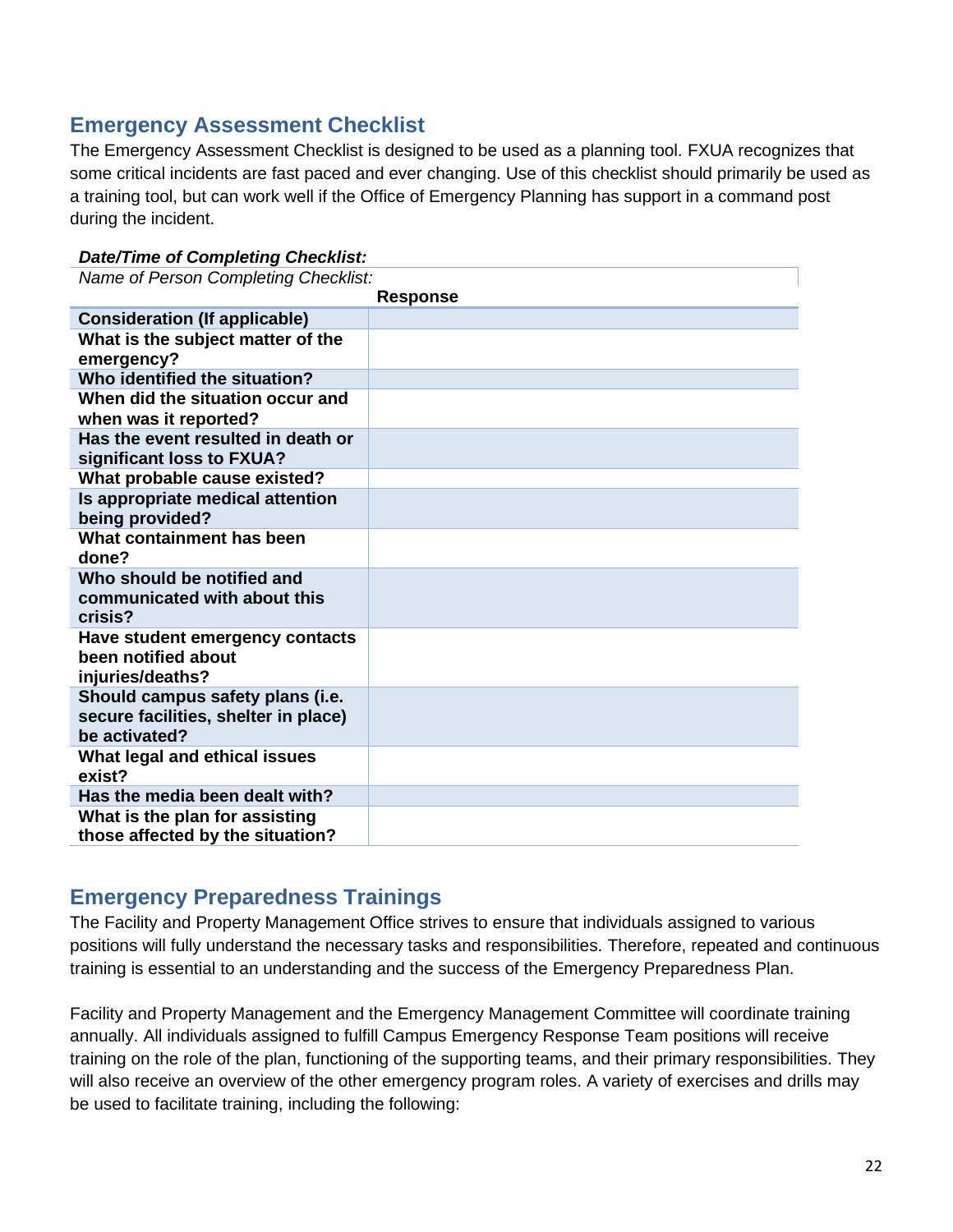*Team-based workshops:* Training workshops can be used to assist support teams and advance their planning or familiarity with their plans, roles and responsibilities. Materials are available that can be tailored for the various support teams or for management to use in refreshing the participants or orienting new team members.

#### <span id="page-23-0"></span>**Exercises**

Office of Emergency Planning will coordinate training exercises annually. A variety of exercises and drills may be used to facilitate training, including the following:

- *Tabletop exercises:* Participants review and discuss how the plan would be activated and response efforts implemented. This type of exercise can be conducted with portions or all of the Office of Emergency Planning, function support teams or multiple teams. They should be present and be facilitated by an external party.
- *Simulated exercise:* Facilitators create an environment similar to that which may exist in a major campus emergency. Participants assume their Campus Emergency Response Team positions and imitate their roles and responsibilities. Several scenarios of various levels and complexities may unfold over the duration of the exercise. Full-scale exercises provide the opportunity to refine the plan and improve the functionality of response teams. An example of a simulated exercise would include routine fire drills and alarm monitoring. FXUA holds random tests of the fire alarm and evacuation system. If at any point, you hear the alarm sound within the building, you must exit promptly and gather at one of the three zones outlines on the site plan below: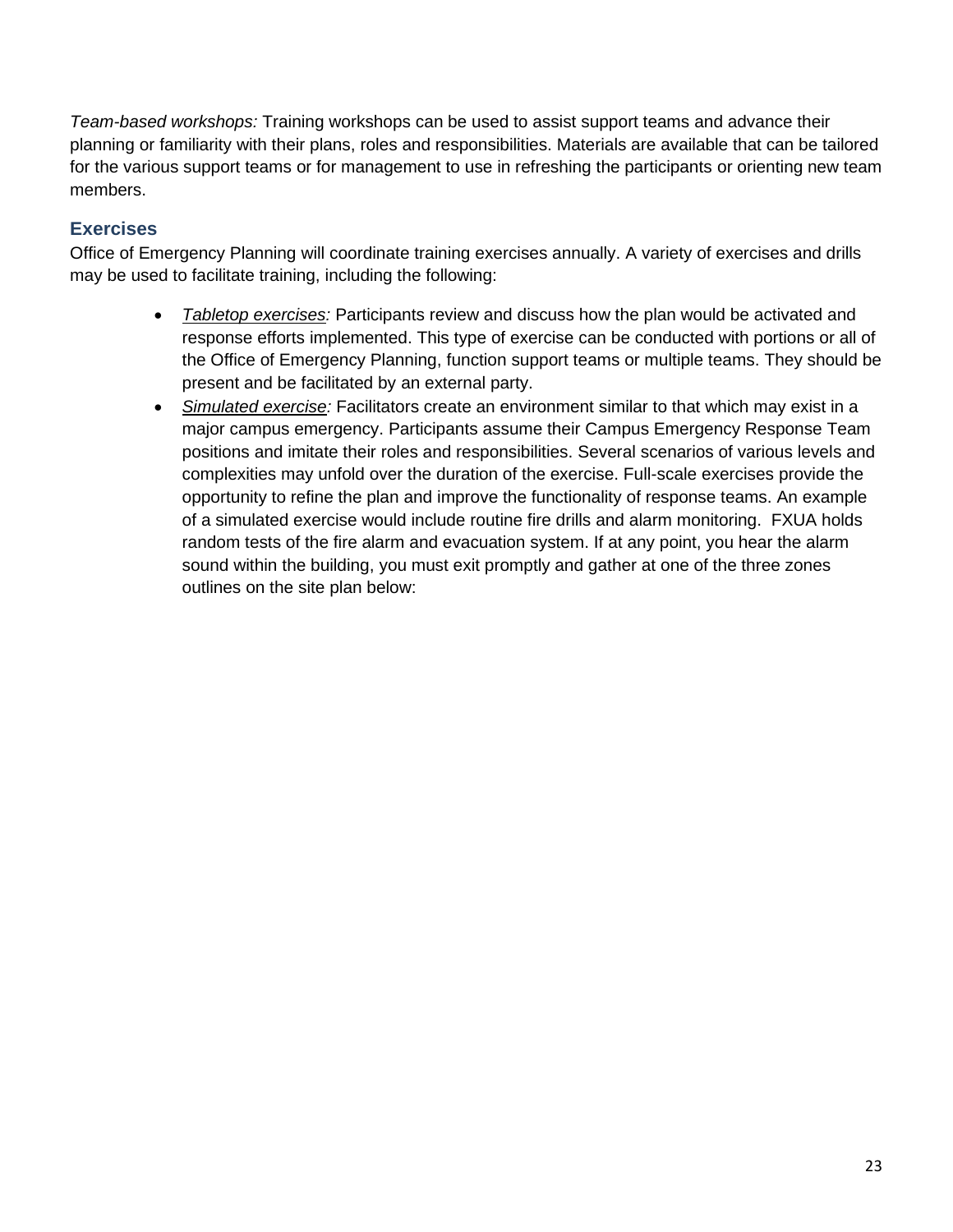

# <span id="page-24-0"></span>**Corrective Action Process**

Over the course of time, elements of Campus Emergency Preparedness Plan will be tested by experience of the FXUA through exercises and through experience with emergencies and near-misses. There is also the opportunity to learn from other institutions' experiences. The formal effort to identify issues with existing plans and procedures, deliberate on changes to the plan to provide a more complete or more correct approach will be the Corrective Action Process.

The process will begin with a review of the process or concept in an After Action Report (AAR). This document will detail the point of weakness in the plan as illuminated by an exercise or an actual event at the University or another institution. This document may be in the form of a brief Memo to the Office of Emergency Planning for Campus or a more formal document as are developed after a major exercise or emergency activation.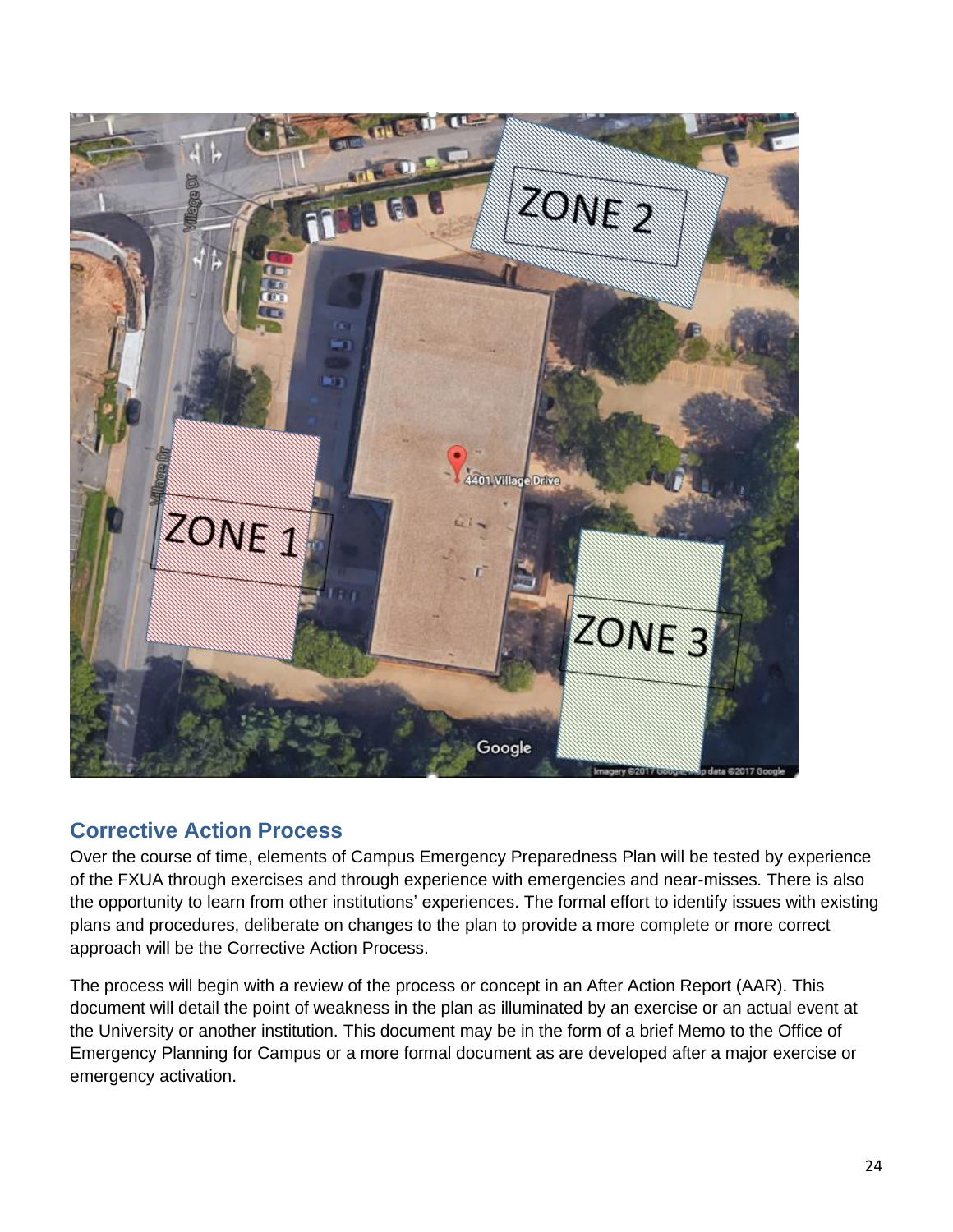In either case, the submitter of the recommendation will be able to present the case to the members of the Office of Emergency Planning and discuss various methods of addressing the weakness in the plan. If approved, the appropriate Plans will be modified and actions needed to implement the change and train team members will be taken. The formal change in the document will be included in the annual update to the emergency plans.

# <span id="page-25-0"></span>**Recovery Process**

# <span id="page-25-1"></span>**Introduction**

After an emergency, the focus should be on the recovery of the people associated with the event and the recovery of the university's operational processes. Once the safety and security of people has been assured, and emergency conditions have abated, assemble the Emergency Recovery Team to begin the restoration process for the university. Employees will need prompt and accurate answers to their questions about the department operational status, safety of the premises, and access. Your best efforts to provide this information in as many ways as possible will better facilitate the recovery effort.

Thorough documentation is the most important factor in assuring that FXUA achieves the maximum cost recovery & mitigation possible.

It will be important to begin a timely and comprehensive assessment of the emergency's physical and operational effects. The information provided in the planning process will be the foundation for this process. All of the documentation on emergency impacts should be coordinated with the Office of Emergency Planning.

Be aware that:

- The University will need ongoing status reports from the Incident Commander during the emergency to understand which programs can be fully operational. You will need to identify special facility, equipment, and personnel issues or resources that will speed business resumption.
- The University may need detailed data from the Incident Commander to estimate temporary space reallocation needs and strategies.
- Most insurance and FEMA assistance claims require extensive documentation of damaged facilities, lost equipment and resources, and special personnel expenses. Workers' Compensation claims may arise if there are injuries in the unit.
- Take note that you should plan to photograph or videotape facility or equipment damage to provide a visual supplement to the written impact data.
- It is very important that the Emergency Response Team record the emergency's physical effects before cleaning the areas or make repairs.

#### **Specific Recovery Procedures**

- 1. Assess the emergency's impact on the physical plant and operations. Gather the following information:
	- a. Extent of physical damage to buildings and equipment; Photographs or videotape should be taken of the facility and equipment damage before any repairs are made or areas are cleaned.
	- b. Personnel issues
	- c. Your need for facilities, equipment, personnel, or other resources that will speed the business resumption. This may include detailed data for the unit to estimate temporary space needs and strategies.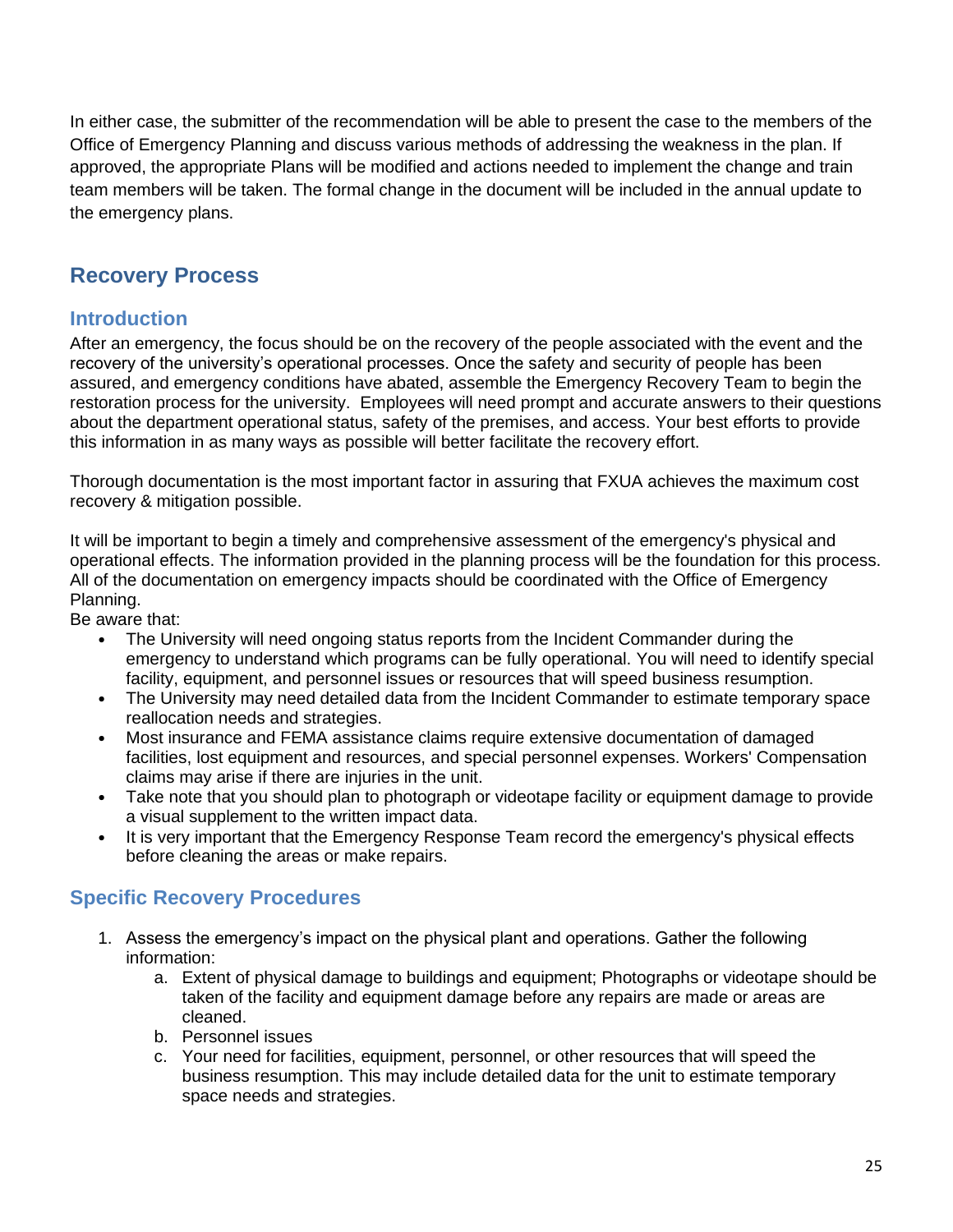- 2. Report to President on the status with ongoing reports. Refer to the Operational Status Report form in the Recovery Forms section of this guide. This form is designed for use at the College/Administrative Unit level. Assess operational status of all areas in the unit.
- 3. Document the extent of damage. Most insurance or FEMA claims require extensive documentation of damaged facilities, lost equipment and resources and special expenses.
- 4. It is recommended that you contact the Accounting Office to see if a special account for recovery expenses will be required.
- 5. Notify clean up resources and agencies, such as Property Management or other outside agencies.

The Department should prepare unit specific recovery plans indicating plans for resuming partial and eventually full operation. Include possible alternative sites for office relocation.

#### <span id="page-26-0"></span>**Support Services and Resources**

Emergencies are likely to affect students, faculty, and staff, and the individual departments may need to offer some scheduling flexibility or other help in order to achieve resumption of daily activities.

The Fairfax community has numerous resources available for counseling and aiding individuals. You can find assistance at [http://www.fairfaxcounty.gov](http://www.fairfaxcounty.gov/)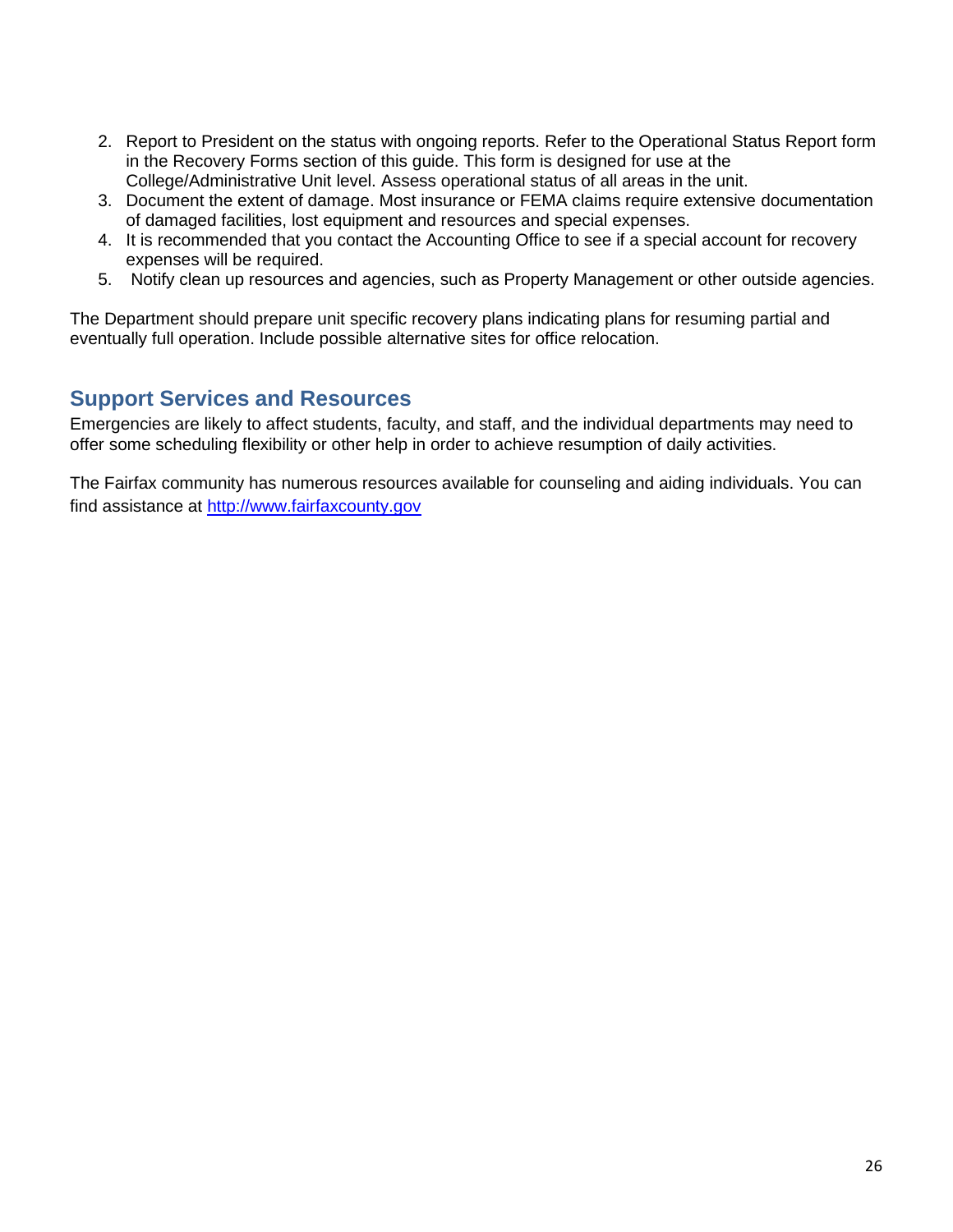# <span id="page-27-0"></span>**Appendix A: Evacuation Routes**Evacuation Plan Village Drive 1st Floor | 4401 Village Drive, Fairfax, VA 22030

11,725 sq. ft.



You Are Here

Not to Scale

# Evacuation Plan Village Drive 2nd Floor | 4401 Village Drive, Fairfax, VA 22030

20,038 sq. ft.





Not to Scale